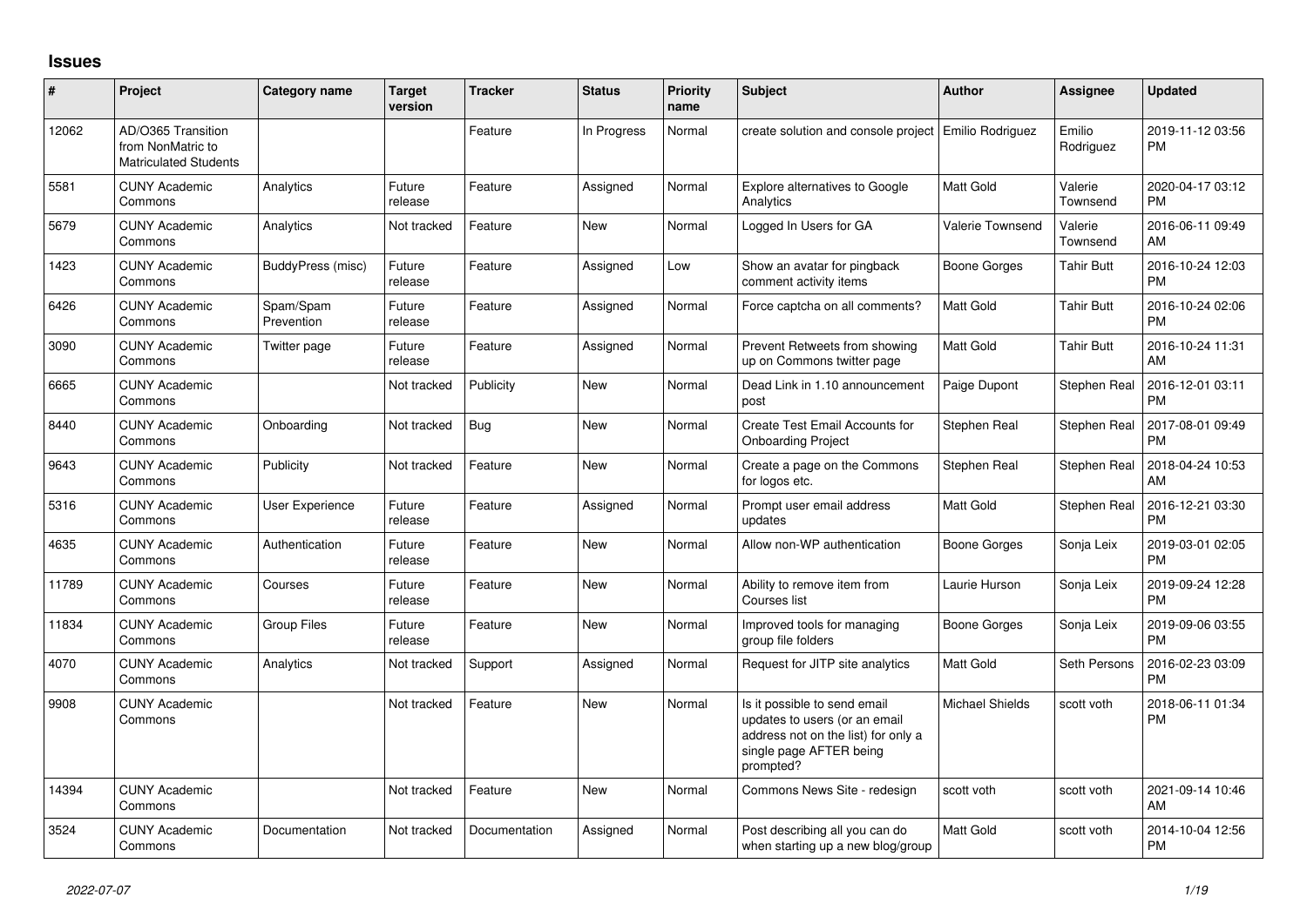| $\#$  | Project                         | <b>Category name</b>        | <b>Target</b><br>version | <b>Tracker</b> | <b>Status</b>        | <b>Priority</b><br>name | <b>Subject</b>                                                                            | <b>Author</b>    | Assignee            | <b>Updated</b>                |
|-------|---------------------------------|-----------------------------|--------------------------|----------------|----------------------|-------------------------|-------------------------------------------------------------------------------------------|------------------|---------------------|-------------------------------|
| 11883 | <b>CUNY Academic</b><br>Commons | Help/Codex                  | Not tracked              | Support        | <b>New</b>           | Normal                  | Need Embedding Help Page<br>Update (Tableau)                                              | Anthony Wheeler  | scott voth          | 2019-09-24 08:49<br>AM        |
| 3565  | <b>CUNY Academic</b><br>Commons | My Commons                  | Not tracked              | Documentation  | New                  | Normal                  | Load Newest inconsistencies                                                               | Chris Stein      | scott voth          | 2015-11-09 01:16<br><b>PM</b> |
| 14787 | <b>CUNY Academic</b><br>Commons | Plugin Packages             | Future<br>release        | Feature        | <b>New</b>           | Normal                  | Creating a "Design" plugin<br>package                                                     | Laurie Hurson    | scott voth          | 2022-04-27 04:56<br><b>PM</b> |
| 6115  | <b>CUNY Academic</b><br>Commons | Publicity                   | Not tracked              | Feature        | Assigned             | Normal                  | create digital signage for GC                                                             | <b>Matt Gold</b> | scott voth          | 2016-10-11 10:09<br><b>PM</b> |
| 12247 | <b>CUNY Academic</b><br>Commons | Publicity                   | Not tracked              | Support        | New                  | Normal                  | <b>Screenshot of First Commons</b><br>Homepage                                            | scott voth       | scott voth          | 2020-01-14 12:08<br><b>PM</b> |
| 4222  | <b>CUNY Academic</b><br>Commons | User Experience             | Future<br>release        | Design/UX      | New                  | Normal                  | Add information to 'Delete<br>Account' page                                               | Samantha Raddatz | scott voth          | 2015-06-26 11:35<br>AM        |
| 636   | <b>CUNY Academic</b><br>Commons | WordPress (misc)            | Not tracked              | Support        | Assigned             | Normal                  | Create Lynda.com-like Table of<br><b>Contents for Prospective Tutorial</b><br>Screencasts | <b>Matt Gold</b> | scott voth          | 2016-02-23 03:12<br><b>PM</b> |
| 2612  | <b>CUNY Academic</b><br>Commons |                             | Not tracked              | Publicity      | Assigned             | Normal                  | Pinterest site for the Commons                                                            | local admin      | Sarah<br>Morgano    | 2016-03-04 11:19<br>AM        |
| 3510  | <b>CUNY Academic</b><br>Commons | Publicity                   | 1.7                      | Publicity      | Assigned             | Normal                  | Post on the News Blog re: 'My<br>Commons'                                                 | Micki Kaufman    | Sarah<br>Morgano    | 2014-10-15 11:18<br>AM        |
| 3511  | <b>CUNY Academic</b><br>Commons | Publicity                   | 1.7                      | Publicity      | Assigned             | Normal                  | Social media for 1.7                                                                      | Micki Kaufman    | Sarah<br>Morgano    | 2014-10-14 03:32<br><b>PM</b> |
| 5826  | <b>CUNY Academic</b><br>Commons | <b>WordPress Plugins</b>    | Future<br>release        | Support        | Reporter<br>Feedback | Normal                  | <b>Remove Subscription Options</b><br>plugin from directory                               | Sarah Morgano    | Sarah<br>Morgano    | 2016-10-21 04:14<br><b>PM</b> |
| 10439 | <b>CUNY Academic</b><br>Commons | Design                      | 2.1.0                    | Design/UX      | <b>New</b>           | Normal                  | Create Style Guide for Commons                                                            | Sonja Leix       | Sara Cannon         | 2022-06-28 01:43<br><b>PM</b> |
| 10580 | <b>CUNY Academic</b><br>Commons | Information<br>Architecture | Future<br>release        | Design/UX      | <b>New</b>           | Normal                  | Primary nav item review                                                                   | Boone Gorges     | Sara Cannon         | 2022-06-28 01:29<br><b>PM</b> |
| 4235  | <b>CUNY Academic</b><br>Commons |                             | Not tracked              | Design/UX      | Assigned             | Normal                  | Explore user experience around<br>comments on forum topics vs docs                        | <b>Matt Gold</b> | Samantha<br>Raddatz | 2015-07-21 10:23<br>AM        |
| 5298  | <b>CUNY Academic</b><br>Commons |                             | Not tracked              | Publicity      | <b>New</b>           | Normal                  | Survey Pop-Up Text                                                                        | Samantha Raddatz | Samantha<br>Raddatz | 2016-03-22 12:27<br><b>PM</b> |
| 310   | <b>CUNY Academic</b><br>Commons | BuddyPress (misc)           | Future<br>release        | Feature        | Assigned             | Low                     | <b>Friend Request Email</b>                                                               | <b>Matt Gold</b> | Samantha<br>Raddatz | 2015-11-09 05:08<br><b>PM</b> |
| 4226  | <b>CUNY Academic</b><br>Commons | <b>BuddyPress Docs</b>      | Future<br>release        | Design/UX      | <b>New</b>           | Normal                  | Add option to connect a Doc with a Samantha Raddatz<br>Group                              |                  | Samantha<br>Raddatz | 2015-09-09 04:08<br><b>PM</b> |
| 4027  | <b>CUNY Academic</b><br>Commons | Commons In A Box            | Not tracked              | Design/UX      | Assigned             | Normal                  | Usability review of CBOX update<br>procedures                                             | Matt Gold        | Samantha<br>Raddatz | 2015-05-11 06:36<br><b>PM</b> |
| 653   | <b>CUNY Academic</b><br>Commons | Group Blogs                 | Future<br>release        | Feature        | Assigned             | Normal                  | Redesign Integration of Groups<br>and Blogs                                               | <b>Matt Gold</b> | Samantha<br>Raddatz | 2015-11-09 05:40<br><b>PM</b> |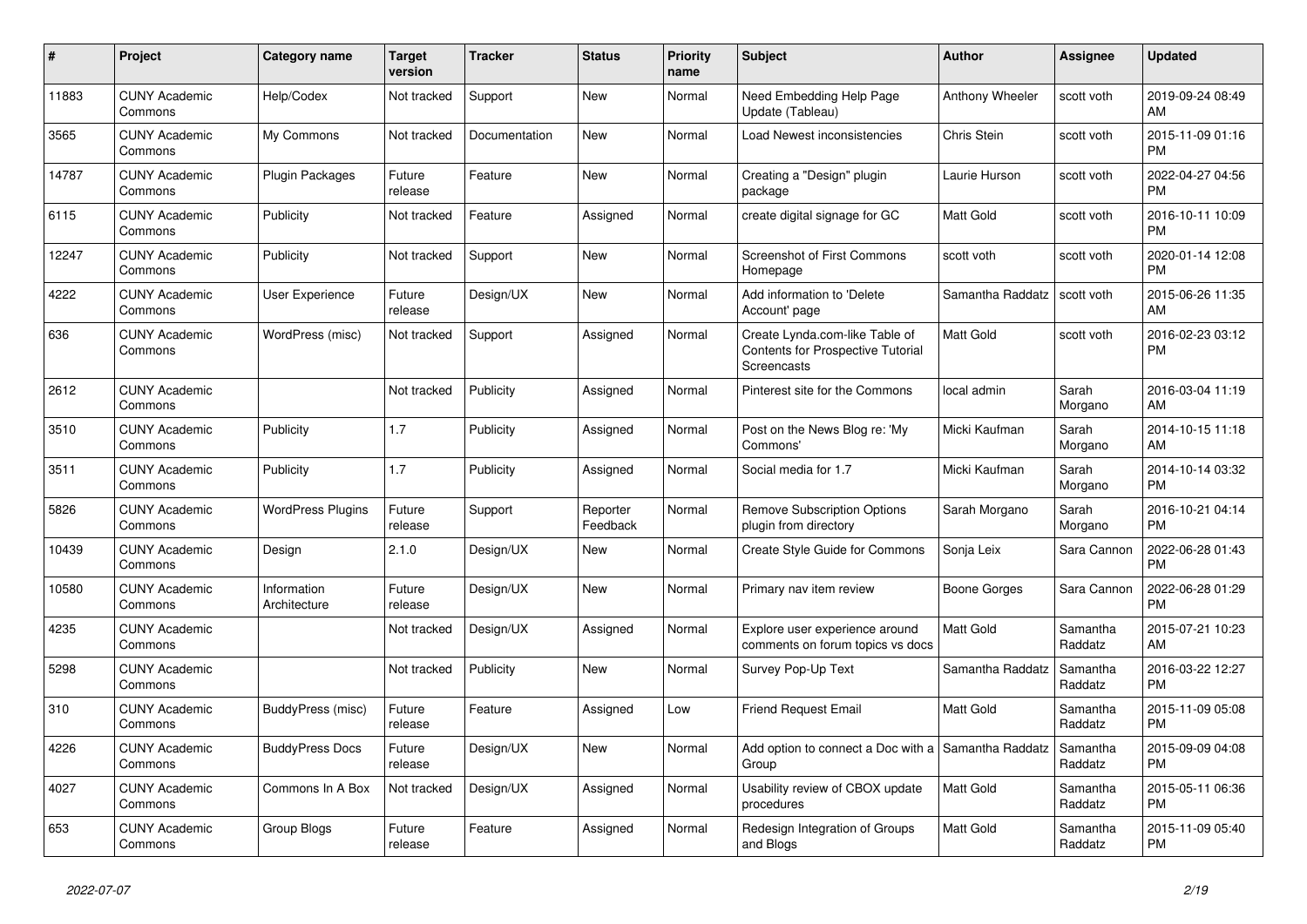| $\#$ | Project                         | <b>Category name</b>    | <b>Target</b><br>version | <b>Tracker</b> | <b>Status</b>        | <b>Priority</b><br>name | <b>Subject</b>                                                                                                                                        | <b>Author</b>           | Assignee            | <b>Updated</b>                |
|------|---------------------------------|-------------------------|--------------------------|----------------|----------------------|-------------------------|-------------------------------------------------------------------------------------------------------------------------------------------------------|-------------------------|---------------------|-------------------------------|
| 5317 | <b>CUNY Academic</b><br>Commons | <b>Group Blogs</b>      | Not tracked              | Bug            | Reporter<br>Feedback | Normal                  | Notifications of New Post Didn't<br>Come                                                                                                              | Luke Waltzer            | Samantha<br>Raddatz | 2016-03-21 10:41<br><b>PM</b> |
| 4221 | <b>CUNY Academic</b><br>Commons | Group Forums            | Future<br>release        | Design/UX      | Assigned             | Normal                  | Add 'Number of Posts' display<br>option to Forum page                                                                                                 | Samantha Raddatz        | Samantha<br>Raddatz | 2015-06-26 02:21<br><b>PM</b> |
| 1456 | <b>CUNY Academic</b><br>Commons | Group Invitations       | Future<br>release        | Feature        | Reporter<br>Feedback | Low                     | Invite to Group Button from Profile<br>Field                                                                                                          | Matt Gold               | Samantha<br>Raddatz | 2015-11-09 05:59<br><b>PM</b> |
| 481  | <b>CUNY Academic</b><br>Commons | Groups (misc)           | Future<br>release        | Feature        | Assigned             | Normal                  | ability to archive inactive groups<br>and blogs                                                                                                       | Michael Mandiberg       | Samantha<br>Raddatz | 2015-11-09 05:56<br><b>PM</b> |
| 3458 | <b>CUNY Academic</b><br>Commons | Groups (misc)           | Future<br>release        | Feature        | Assigned             | Normal                  | Filter Members of Group by<br>Campus                                                                                                                  | Michael Smith           | Samantha<br>Raddatz | 2014-09-26 08:32<br><b>PM</b> |
| 4253 | <b>CUNY Academic</b><br>Commons | <b>Public Portfolio</b> | Future<br>release        | Design/UX      | New                  | Normal                  | Encourage users to add portfolio<br>content                                                                                                           | Samantha Raddatz        | Samantha<br>Raddatz | 2015-07-07 11:32<br>AM        |
| 4404 | <b>CUNY Academic</b><br>Commons | <b>Public Portfolio</b> | Future<br>release        | Design/UX      | Assigned             | Normal                  | Change color of permissions info<br>on portfolio editing interface                                                                                    | <b>Matt Gold</b>        | Samantha<br>Raddatz | 2015-08-11 05:28<br><b>PM</b> |
| 4622 | <b>CUNY Academic</b><br>Commons | <b>Public Portfolio</b> | Future<br>release        | Design/UX      | <b>New</b>           | Normal                  | <b>Profile Visibility Settings</b>                                                                                                                    | Samantha Raddatz        | Samantha<br>Raddatz | 2015-09-21 12:18<br><b>PM</b> |
| 308  | <b>CUNY Academic</b><br>Commons | Registration            | Future<br>release        | Feature        | <b>New</b>           | Normal                  | Group recommendations for<br>signup process                                                                                                           | Boone Gorges            | Samantha<br>Raddatz | 2015-11-09 05:07<br><b>PM</b> |
| 5225 | <b>CUNY Academic</b><br>Commons | Registration            | Future<br>release        | Feature        | Assigned             | Normal                  | On-boarding Issues                                                                                                                                    | Luke Waltzer            | Samantha<br>Raddatz | 2016-02-12 02:58<br><b>PM</b> |
| 5050 | <b>CUNY Academic</b><br>Commons | Social Paper            | Future<br>release        | Feature        | New                  | Low                     | Making comments visible in SP<br>editing mode (SP suggestion #1)                                                                                      | Marilyn Weber           | Samantha<br>Raddatz | 2019-09-17 11:10<br>PM        |
| 5053 | <b>CUNY Academic</b><br>Commons | Social Paper            | Future<br>release        | Feature        | New                  | Low                     | Scrollable menu to add readers<br>(SP suggestion #4)                                                                                                  | Marilyn Weber           | Samantha<br>Raddatz | 2016-04-21 05:21<br><b>PM</b> |
| 5058 | <b>CUNY Academic</b><br>Commons | Social Paper            | Future<br>release        | Feature        | <b>New</b>           | Low                     | Can there be a clearer signal that<br>even when comments have<br>already been made you add<br>comments by clicking on the side?<br>(SP suggestion #5) | Marilyn Weber           | Samantha<br>Raddatz | 2016-02-11 10:24<br><b>PM</b> |
| 5183 | <b>CUNY Academic</b><br>Commons | Social Paper            | Future<br>release        | Design/UX      | New                  | Normal                  | Creating a new paper when<br>viewing an existing paper                                                                                                | Raffi<br>Khatchadourian | Samantha<br>Raddatz | 2016-02-02 12:09<br><b>PM</b> |
| 5397 | <b>CUNY Academic</b><br>Commons | Social Paper            | Future<br>release        | Feature        | <b>New</b>           | Normal                  | frustrating to have to<br>enable/disable in SP                                                                                                        | Marilyn Weber           | Samantha<br>Raddatz | 2016-04-20 03:39<br><b>PM</b> |
| 3473 | <b>CUNY Academic</b><br>Commons | <b>User Experience</b>  | Future<br>release        | Feature        | Assigned             | Normal                  | Commons profile: Add help info<br>about "Positions" replacing "title"                                                                                 | Keith Miyake            | Samantha<br>Raddatz | 2015-11-09 02:28<br><b>PM</b> |
| 4661 | <b>CUNY Academic</b><br>Commons | User Experience         | Future<br>release        | Bug            | Assigned             | Normal                  | Simplify Events text                                                                                                                                  | <b>Matt Gold</b>        | Samantha<br>Raddatz | 2015-10-02 09:06<br><b>PM</b> |
| 1105 | <b>CUNY Academic</b><br>Commons | WordPress (misc)        | Future<br>release        | Feature        | Assigned             | Normal                  | Rephrase Blog Privacy Options                                                                                                                         | <b>Matt Gold</b>        | Samantha<br>Raddatz | 2015-11-09 06:19<br><b>PM</b> |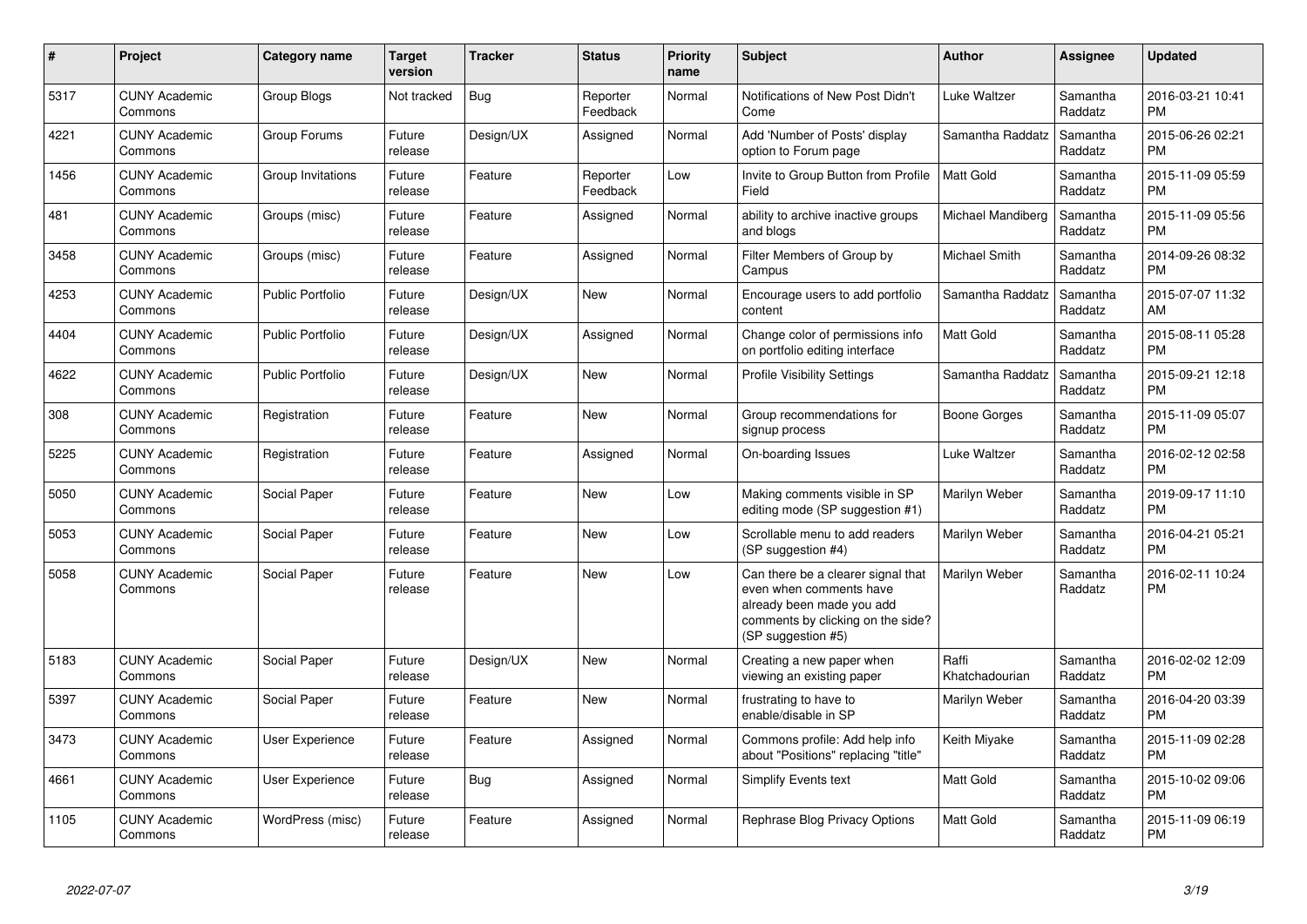| #     | Project                         | <b>Category name</b>       | <b>Target</b><br>version | <b>Tracker</b> | <b>Status</b>        | <b>Priority</b><br>name | <b>Subject</b>                                                                | Author           | <b>Assignee</b>     | <b>Updated</b>                |
|-------|---------------------------------|----------------------------|--------------------------|----------------|----------------------|-------------------------|-------------------------------------------------------------------------------|------------------|---------------------|-------------------------------|
| 4986  | <b>CUNY Academic</b><br>Commons | ZenDesk                    | Not tracked              | Support        | Assigned             | Normal                  | Prepare documentation for<br>Zendesk re web widget                            | <b>Matt Gold</b> | Samantha<br>Raddatz | 2016-02-25 03:09<br>PM        |
| 497   | <b>CUNY Academic</b><br>Commons | <b>WordPress Plugins</b>   | Future<br>release        | Feature        | Assigned             | Normal                  | Drag and Drop Ordering on<br>Gallery Post Plugin                              | <b>Matt Gold</b> | <b>Ron Rennick</b>  | 2015-11-09 06:18<br><b>PM</b> |
| 6644  | <b>CUNY Academic</b><br>Commons |                            | Not tracked              | <b>Bug</b>     | Reporter<br>Feedback | High                    | White Screen at Login Pge                                                     | Luke Waltzer     | Raymond<br>Hoh      | 2016-11-21 10:34<br><b>PM</b> |
| 10262 | <b>CUNY Academic</b><br>Commons |                            | Not tracked              | Bug            | Reporter<br>Feedback | Normal                  | Newsletter Plugin: Broken Image<br>at Bottom of All Newsletters               | Mark Webb        | Ravmond<br>Hoh      | 2018-08-30 05:17<br><b>PM</b> |
| 11149 | <b>CUNY Academic</b><br>Commons |                            | Not tracked              | Support        | Reporter<br>Feedback | Normal                  | comments getting blocked                                                      | Marilyn Weber    | Raymond<br>Hoh      | 2019-03-26 11:40<br>AM        |
| 12004 | <b>CUNY Academic</b><br>Commons |                            | Not tracked              | Support        | Reporter<br>Feedback | Normal                  | Notifications for spam blog<br>comments                                       | Gina Cherry      | Raymond<br>Hoh      | 2019-11-01 12:05<br><b>PM</b> |
| 13286 | <b>CUNY Academic</b><br>Commons |                            | Not tracked              | Support        | New                  | Normal                  | problem connecting with<br>WordPress app                                      | Marilyn Weber    | Raymond<br>Hoh      | 2020-09-08 11:16<br>AM        |
| 16110 | <b>CUNY Academic</b><br>Commons |                            |                          | Support        | Reporter<br>Feedback | Normal                  | remove Creative Commons<br>license from pages?                                | Marilyn Weber    | Raymond<br>Hoh      | 2022-05-17 06:11<br>PM        |
| 5691  | <b>CUNY Academic</b><br>Commons | Blogs (BuddyPress)         | Future<br>release        | <b>Bug</b>     | Assigned             | High                    | Differing numbers on Sites display                                            | Matt Gold        | Raymond<br>Hoh      | 2016-06-13 01:37<br><b>PM</b> |
| 11243 | <b>CUNY Academic</b><br>Commons | <b>BuddyPress</b> (misc)   | Future<br>release        | Bug            | New                  | Normal                  | Audit bp-custom.php                                                           | Raymond Hoh      | Raymond<br>Hoh      | 2022-04-26 11:59<br>AM        |
| 14994 | <b>CUNY Academic</b><br>Commons | cdev.gc.cuny.edu           | Not tracked              | Support        | In Progress          | Normal                  | Clear Cache on CDEV                                                           | scott voth       | Raymond<br>Hoh      | 2021-12-07 03:51<br><b>PM</b> |
| 9060  | <b>CUNY Academic</b><br>Commons | Commons In A Box           | Not tracked              | <b>Bug</b>     | Hold                 | Normal                  | Problems with CBox image library<br>upload                                    | Lisa Rhody       | Raymond<br>Hoh      | 2018-01-10 03:26<br><b>PM</b> |
| 14496 | <b>CUNY Academic</b><br>Commons | Domain Mapping             | Future<br>release        | <b>Bug</b>     | New                  | Normal                  | Mapped domain SSO uses<br>third-party cookies                                 | Raymond Hoh      | Raymond<br>Hoh      | 2021-05-24 04:03<br><b>PM</b> |
| 333   | <b>CUNY Academic</b><br>Commons | <b>Email Notifications</b> | Future<br>release        | Feature        | Assigned             | Low                     | Delay Forum Notification Email<br>Delivery Until After Editing Period<br>Ends | Matt Gold        | Raymond<br>Hoh      | 2015-11-09 06:01<br><b>PM</b> |
| 11971 | <b>CUNY Academic</b><br>Commons | <b>Email Notifications</b> | Future<br>release        | Bug            | Reporter<br>Feedback | Low                     | Pictures obscured in emailed post<br>notifications                            | Marilyn Weber    | Raymond<br>Hoh      | 2019-11-21 01:14<br><b>PM</b> |
| 5016  | <b>CUNY Academic</b><br>Commons | Events                     | Future<br>release        | Feature        | Assigned             | Low                     | Allow comments to be posted on<br>events                                      | <b>Matt Gold</b> | Raymond<br>Hoh      | 2019-03-01 02:23<br><b>PM</b> |
| 6749  | <b>CUNY Academic</b><br>Commons | Events                     | Future<br>release        | Bug            | New                  | Low                     | BPEO iCal request can trigger<br>very large number of DB queries              | Boone Gorges     | Raymond<br>Hoh      | 2016-11-15 10:09<br><b>PM</b> |
| 1192  | <b>CUNY Academic</b><br>Commons | Group Files                | Future<br>release        | Feature        | Assigned             | Low                     | When posting group files, allow<br>users to add a category without<br>saving  | Matt Gold        | Raymond<br>Hoh      | 2015-11-09 05:53<br><b>PM</b> |
| 3192  | <b>CUNY Academic</b><br>Commons | Group Forums               | Future<br>release        | Feature        | Assigned             | Normal                  | Customizable forum views for<br>bbPress 2.x group forums                      | Boone Gorges     | Raymond<br>Hoh      | 2015-11-09 12:47<br><b>PM</b> |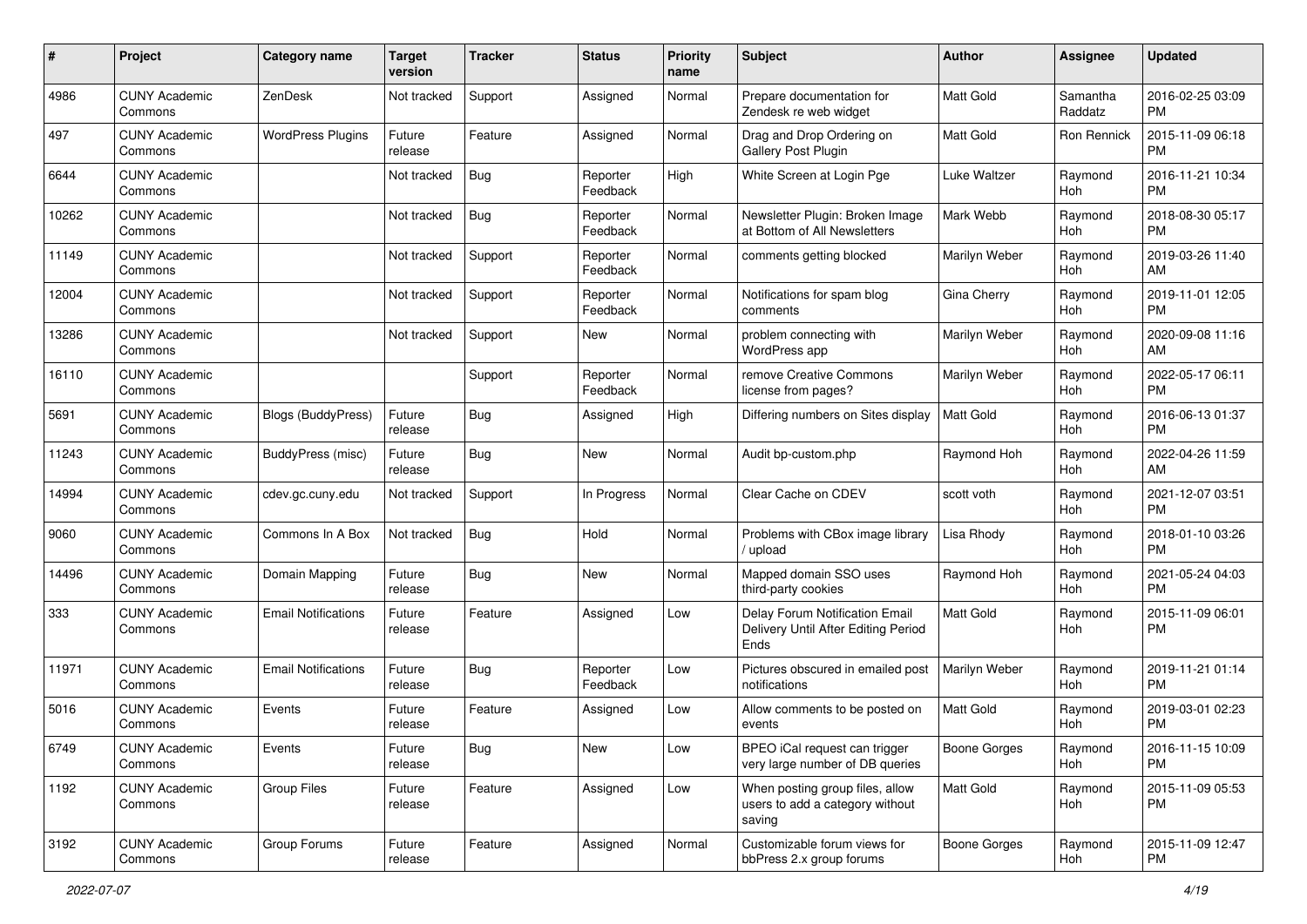| $\#$  | Project                         | <b>Category name</b> | <b>Target</b><br>version | <b>Tracker</b> | <b>Status</b>        | <b>Priority</b><br>name | <b>Subject</b>                                     | <b>Author</b>       | <b>Assignee</b> | <b>Updated</b>                |
|-------|---------------------------------|----------------------|--------------------------|----------------|----------------------|-------------------------|----------------------------------------------------|---------------------|-----------------|-------------------------------|
| 7928  | <b>CUNY Academic</b><br>Commons | Group Forums         | Not tracked              | Bug            | <b>New</b>           | Normal                  | Duplicate Forum post                               | <b>Luke Waltzer</b> | Raymond<br>Hoh  | 2017-04-11 09:27<br><b>PM</b> |
| 10659 | <b>CUNY Academic</b><br>Commons | Group Forums         | Future<br>release        | Feature        | Assigned             | Normal                  | Post to multiple groups via email                  | <b>Matt Gold</b>    | Raymond<br>Hoh  | 2018-11-15 12:54<br>AM        |
| 13328 | <b>CUNY Academic</b><br>Commons | Group Forums         | Not tracked              | <b>Bug</b>     | Reporter<br>Feedback | Normal                  | cross-posting in two related<br>groups             | Marilyn Weber       | Raymond<br>Hoh  | 2020-09-15 10:39<br><b>PM</b> |
| 13358 | <b>CUNY Academic</b><br>Commons | Group Forums         | Future<br>release        | Feature        | <b>New</b>           | Normal                  | Improved UI for group forum<br>threading settings  | Boone Gorges        | Raymond<br>Hoh  | 2021-11-19 12:27<br><b>PM</b> |
| 13457 | <b>CUNY Academic</b><br>Commons | Group Forums         | 2.0.3                    | <b>Bug</b>     | New                  | High                    | Forum post not sending<br>notifications            | Filipa Calado       | Raymond<br>Hoh  | 2022-06-29 11:32<br>AM        |
| 7115  | <b>CUNY Academic</b><br>Commons | Groups (misc)        | Future<br>release        | Feature        | Reporter<br>Feedback | Normal                  | make licensing info clear during<br>group creation | <b>Matt Gold</b>    | Raymond<br>Hoh  | 2020-12-08 11:32<br>AM        |
| 6995  | <b>CUNY Academic</b><br>Commons | Home Page            | Not tracked              | <b>Bug</b>     | Assigned             | Normal                  | member filter on homepage not<br>working           | Matt Gold           | Raymond<br>Hoh  | 2016-12-11 09:46<br><b>PM</b> |
| 3517  | <b>CUNY Academic</b><br>Commons | My Commons           | Future<br>release        | Feature        | Assigned             | Normal                  | Mute/Unmute My Commons<br>updates                  | Matt Gold           | Raymond<br>Hoh  | 2015-11-09 01:19<br><b>PM</b> |
| 3536  | <b>CUNY Academic</b><br>Commons | My Commons           | Future<br>release        | Feature        | Assigned             | Normal                  | Infinite Scroll on My Commons<br>page              | <b>Matt Gold</b>    | Raymond<br>Hoh  | 2015-04-13 04:42<br><b>PM</b> |
| 3577  | <b>CUNY Academic</b><br>Commons | My Commons           | Future<br>release        | Design/UX      | Assigned             | Normal                  | Replies to items in My Commons                     | <b>Matt Gold</b>    | Raymond<br>Hoh  | 2015-04-09 05:19<br>PM        |
| 4535  | <b>CUNY Academic</b><br>Commons | My Commons           | Future<br>release        | Bug            | New                  | Low                     | My Commons filter issue                            | scott voth          | Raymond<br>Hoh  | 2015-09-01 11:17<br>AM        |
| 3369  | <b>CUNY Academic</b><br>Commons | Reply By Email       | Not tracked              | Outreach       | Hold                 | Normal                  | Release reply by email to WP<br>plugin directory   | Matt Gold           | Raymond<br>Hoh  | 2016-03-01 12:46<br><b>PM</b> |
| 6671  | <b>CUNY Academic</b><br>Commons | Reply By Email       | Not tracked              | <b>Bug</b>     | Assigned             | Normal                  | "Post too often" RBE error<br>message              | <b>Matt Gold</b>    | Raymond<br>Hoh  | 2016-11-11 09:55<br>AM        |
| 8976  | <b>CUNY Academic</b><br>Commons | Reply By Email       | Not tracked              | Feature        | Assigned             | Normal                  | Package RBE new topics posting?                    | Matt Gold           | Raymond<br>Hoh  | 2017-12-04 02:34<br><b>PM</b> |
| 8991  | <b>CUNY Academic</b><br>Commons | Reply By Email       | Not tracked              | <b>Bug</b>     | Hold                 | Normal                  | RBE duplicate email message<br>issue               | Matt Gold           | Raymond<br>Hoh  | 2018-02-18 08:53<br><b>PM</b> |
| 13430 | <b>CUNY Academic</b><br>Commons | Reply By Email       | Not tracked              | <b>Bug</b>     | New                  | Normal                  | Delay in RBE                                       | Luke Waltzer        | Raymond<br>Hoh  | 2020-10-13 11:16<br>AM        |
| 16177 | <b>CUNY Academic</b><br>Commons | Reply By Email       |                          | Bug            | New                  | Normal                  | Switch to Inbound mode for RBE                     | Raymond Hoh         | Raymond<br>Hoh  | 2022-05-30 04:32<br><b>PM</b> |
| 3662  | <b>CUNY Academic</b><br>Commons | SEO                  | Future<br>release        | Feature        | Assigned             | Normal                  | Duplicate Content/SEO/Google<br>issues             | Matt Gold           | Raymond<br>Hoh  | 2015-04-13 04:37<br><b>PM</b> |
| 9729  | <b>CUNY Academic</b><br>Commons | <b>SEO</b>           | Not tracked              | Support        | <b>New</b>           | Normal                  | 503 Errors showing on<br>newlaborforum.cuny.edu    | Diane Krauthamer    | Raymond<br>Hoh  | 2018-05-22 04:48<br><b>PM</b> |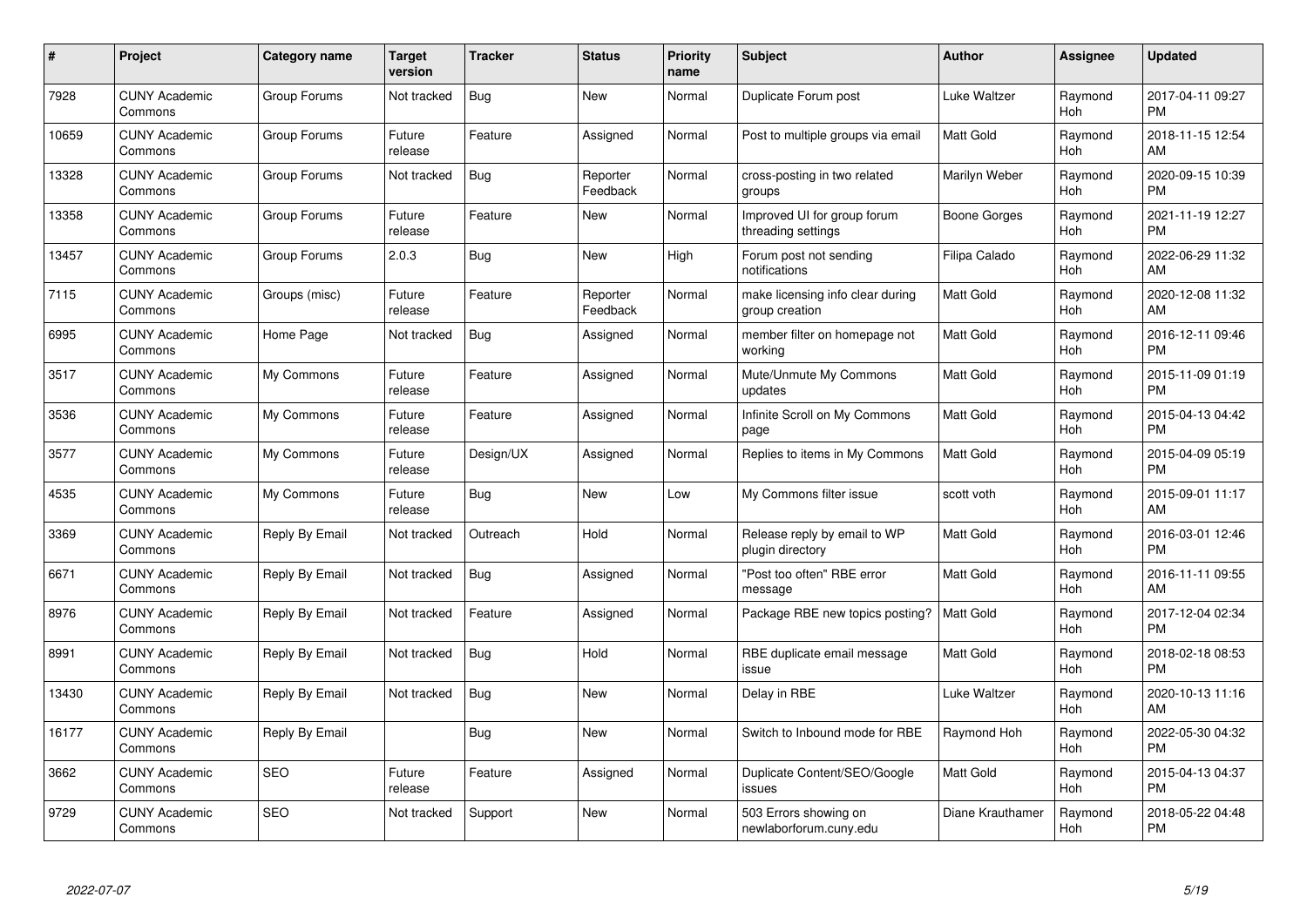| #     | Project                         | <b>Category name</b>     | <b>Target</b><br>version | <b>Tracker</b> | <b>Status</b>        | <b>Priority</b><br>name | <b>Subject</b>                                                                       | <b>Author</b>           | <b>Assignee</b>    | <b>Updated</b>                |
|-------|---------------------------------|--------------------------|--------------------------|----------------|----------------------|-------------------------|--------------------------------------------------------------------------------------|-------------------------|--------------------|-------------------------------|
| 5282  | <b>CUNY Academic</b><br>Commons | Social Paper             | Future<br>release        | Bug            | <b>New</b>           | Normal                  | Replying via email directs to paper<br>but not individual comment.                   | Marilyn Weber           | Raymond<br>Hoh     | 2016-03-02 01:48<br><b>PM</b> |
| 4388  | <b>CUNY Academic</b><br>Commons | WordPress (misc)         | Future<br>release        | Bug            | Assigned             | Normal                  | Repeated request for<br>authentication.                                              | Alice.Lynn<br>McMichael | Raymond<br>Hoh     | 2015-08-11 07:35<br><b>PM</b> |
| 9346  | <b>CUNY Academic</b><br>Commons | WordPress (misc)         | Not tracked              | Bug            | New                  | Normal                  | Clone cetls.bmcc.cuny.edu for<br>development                                         | Owen Roberts            | Raymond<br>Hoh     | 2018-03-06 05:35<br><b>PM</b> |
| 11624 | <b>CUNY Academic</b><br>Commons | WordPress (misc)         | Not tracked              | Support        | <b>New</b>           | Normal                  | Change pages into posts or swap<br>database for a Commons site?                      | Stephen Klein           | Raymond<br>Hoh     | 2019-07-09 11:04<br>AM        |
| 14983 | <b>CUNY Academic</b><br>Commons | WordPress (misc)         | Not tracked              | Support        | Reporter<br>Feedback | Normal                  | "Read More" tag not working                                                          | Rebecca Krisel          | Raymond<br>Hoh     | 2021-11-23 01:17<br><b>PM</b> |
| 16245 | <b>CUNY Academic</b><br>Commons | WordPress (misc)         |                          | Bug            | Reporter<br>Feedback | Normal                  | Save Button missing on<br><b>WordPress Profile page</b>                              | scott voth              | Raymond<br>Hoh     | 2022-06-16 03:09<br><b>PM</b> |
| 3939  | <b>CUNY Academic</b><br>Commons | <b>WordPress Plugins</b> | Future<br>release        | <b>Bug</b>     | Hold                 | Normal                  | Activity stream support for<br>Co-Authors Plus plugin                                | Raymond Hoh             | Raymond<br>Hoh     | 2015-11-09 06:13<br><b>PM</b> |
| 11649 | <b>CUNY Academic</b><br>Commons | <b>WordPress Plugins</b> | 2.0.3                    | Bug            | In Progress          | Normal                  | CC license displayed on every<br>page                                                | Gina Cherry             | Raymond<br>Hoh     | 2022-06-29 11:32<br>AM        |
| 12741 | <b>CUNY Academic</b><br>Commons | <b>WordPress Plugins</b> | Not tracked              | Support        | Reporter<br>Feedback | Normal                  | Tableau Public Viz Block                                                             | Marilyn Weber           | Raymond<br>Hoh     | 2020-05-12 11:00<br>AM        |
| 13946 | <b>CUNY Academic</b><br>Commons | <b>WordPress Plugins</b> | 2.1.0                    | Support        | Assigned             | Normal                  | Custom Embed handler For<br>OneDrive files                                           | scott voth              | Raymond<br>Hoh     | 2022-05-26 10:46<br>AM        |
| 15516 | <b>CUNY Academic</b><br>Commons | <b>WordPress Plugins</b> |                          | Bug            | Reporter<br>Feedback | Normal                  | Can't publish or save draft of post<br>on wordpress.com                              | Raffi<br>Khatchadourian | Raymond<br>Hoh     | 2022-03-02 05:52<br><b>PM</b> |
| 16319 | <b>CUNY Academic</b><br>Commons | <b>WordPress Plugins</b> | 2.0.3                    | Bug            | New                  | Normal                  | Request for Events Calendar Pro<br>5.14.2 update                                     | Raymond Hoh             | Raymond<br>Hoh     | 2022-07-01 04:16<br><b>PM</b> |
| 3492  | <b>CUNY Academic</b><br>Commons | <b>WordPress Themes</b>  | Future<br>release        | Support        | Assigned             | Normal                  | Add CBOX theme to the<br>Commons                                                     | scott voth              | Raymond<br>Hoh     | 2014-10-08 05:55<br><b>PM</b> |
| 11393 | <b>CUNY Academic</b><br>Commons |                          | Not tracked              | Publicity      | <b>New</b>           | Normal                  | After 1.15 release, ceate a hero<br>slide and post about adding a site<br>to a group | scott voth              | Patrick<br>Sweeney | 2019-05-14 10:32<br>AM        |
| 7624  | <b>CUNY Academic</b><br>Commons | BuddyPress (misc)        | Future<br>release        | Design/UX      | <b>New</b>           | Normal                  | <b>BP Notifications</b>                                                              | Luke Waltzer            | Paige Dupont       | 2017-02-08 10:43<br><b>PM</b> |
| 6392  | <b>CUNY Academic</b><br>Commons | Group Forums             | Future<br>release        | Design/UX      | Assigned             | Low                     | Composition/Preview Panes in<br>Forum Posts                                          | Luke Waltzer            | Paige Dupont       | 2016-10-21 04:26<br><b>PM</b> |
| 3506  | <b>CUNY Academic</b><br>Commons | Publicity                | 1.7                      | Publicity      | New                  | Normal                  | Prepare 1.7 email messaging                                                          | Micki Kaufman           | Micki<br>Kaufman   | 2014-10-01 12:36<br><b>PM</b> |
| 8902  | <b>CUNY Academic</b><br>Commons | Design                   | Not tracked              | Feature        | Assigned             | Normal                  | Report back on research on<br><b>BuddyPress themes</b>                               | <b>Matt Gold</b>        | Michael Smith      | 2017-11-10 12:31<br><b>PM</b> |
| 8607  | <b>CUNY Academic</b><br>Commons |                          | Not tracked              | Support        | <b>New</b>           | Normal                  | Paypal?                                                                              | Marilyn Weber           | Matt Gold          | 2018-05-15 01:37<br><b>PM</b> |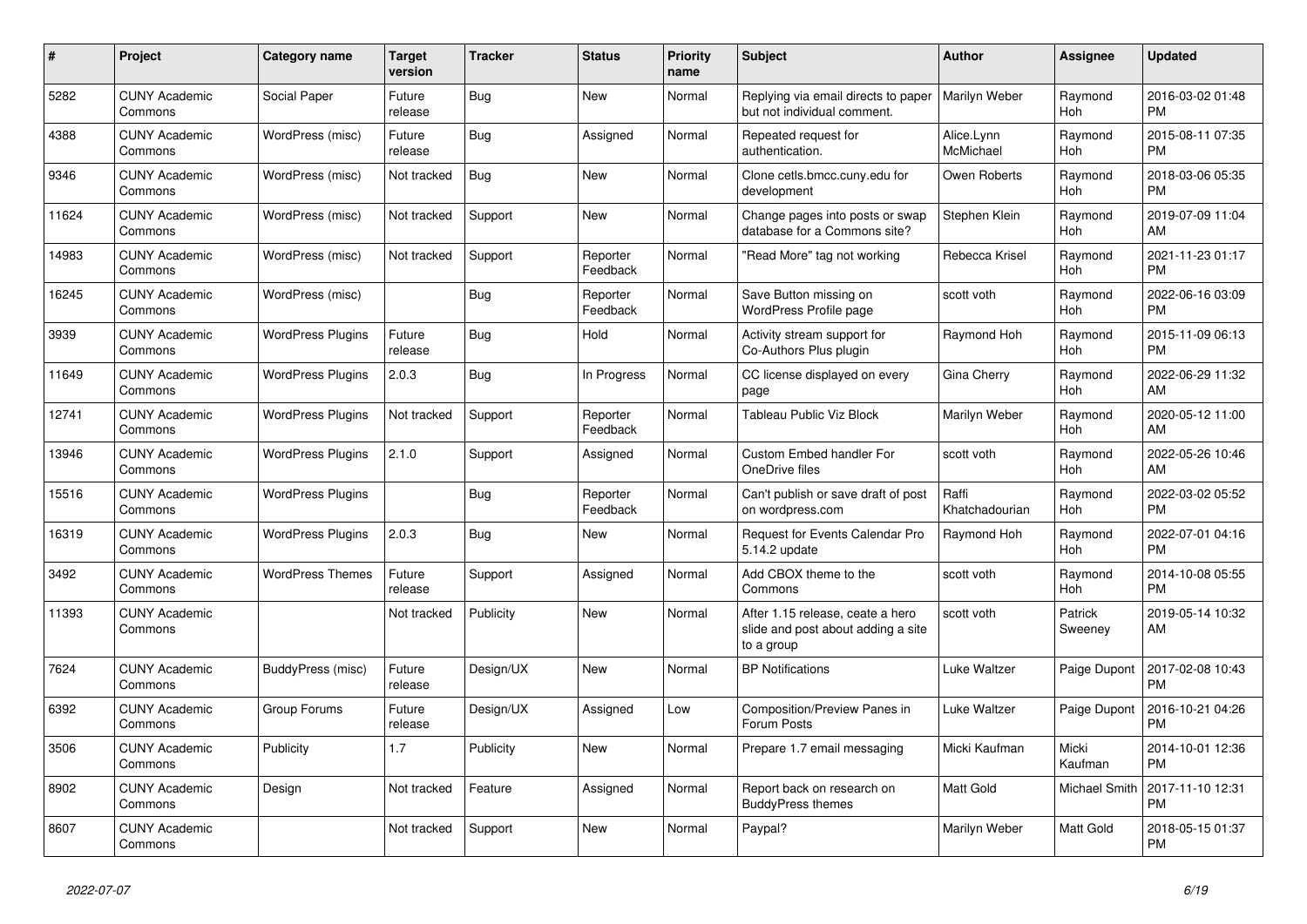| #     | <b>Project</b>                  | <b>Category name</b>     | <b>Target</b><br>version | <b>Tracker</b> | <b>Status</b>        | <b>Priority</b><br>name | <b>Subject</b>                                                                        | <b>Author</b>           | Assignee           | <b>Updated</b>                |
|-------|---------------------------------|--------------------------|--------------------------|----------------|----------------------|-------------------------|---------------------------------------------------------------------------------------|-------------------------|--------------------|-------------------------------|
| 12484 | <b>CUNY Academic</b><br>Commons |                          | Not tracked              | Support        | Reporter<br>Feedback | Normal                  | Sign up Code for COIL Course<br>starting in March                                     | Laurie Hurson           | Matt Gold          | 2020-03-02 02:26<br><b>PM</b> |
| 10839 | <b>CUNY Academic</b><br>Commons | About page               | Not tracked              | Support        | New                  | Normal                  | <b>Mission Statement Needs</b><br>Revision                                            | scott voth              | Matt Gold          | 2018-12-26 10:58<br>AM        |
| 4972  | <b>CUNY Academic</b><br>Commons | Analytics                | Not tracked              | Bug            | <b>New</b>           | Normal                  | <b>Newsletter Analytics</b>                                                           | Stephen Real            | Matt Gold          | 2015-12-09 12:54<br><b>PM</b> |
| 4225  | <b>CUNY Academic</b><br>Commons | <b>DiRT</b> Integration  | Future<br>release        | Design/UX      | <b>New</b>           | Normal                  | Add information to DIRT page (in<br>Create a Group)                                   | Samantha Raddatz        | Matt Gold          | 2015-06-26 03:14<br><b>PM</b> |
| 11493 | <b>CUNY Academic</b><br>Commons | Domain Mapping           | Not tracked              | Support        | Reporter<br>Feedback | Normal                  | Domain Mapping Request - Talia<br>Schaffer                                            | scott voth              | Matt Gold          | 2019-08-06 08:39<br>AM        |
| 9015  | <b>CUNY Academic</b><br>Commons | Groups (misc)            | Not tracked              | Outreach       | Assigned             | Normal                  | Email group admins the email<br>addresses of their groups                             | Matt Gold               | Matt Gold          | 2018-01-02 09:54<br>AM        |
| 370   | <b>CUNY Academic</b><br>Commons | Registration             | Future<br>release        | Feature        | Assigned             | High                    | <b>Guest Accounts</b>                                                                 | <b>Matt Gold</b>        | Matt Gold          | 2015-04-09 09:33<br><b>PM</b> |
| 8898  | <b>CUNY Academic</b><br>Commons | Social Paper             | Not tracked              | Feature        | Assigned             | Normal                  | Usage data on docs and social<br>paper                                                | <b>Matt Gold</b>        | Matt Gold          | 2017-11-16 11:32<br>AM        |
| 2175  | <b>CUNY Academic</b><br>Commons | WordPress (misc)         | Not tracked              | Support        | Assigned             | Normal                  | Subscibe 2 vs. Jetpack<br>subscription options                                        | local admin             | Matt Gold          | 2016-01-26 04:58<br><b>PM</b> |
| 3657  | <b>CUNY Academic</b><br>Commons | WordPress (misc)         | Not tracked              | Feature        | <b>New</b>           | Normal                  | Create alert for GC email<br>addresses                                                | <b>Matt Gold</b>        | Matt Gold          | 2016-04-14 11:29<br><b>PM</b> |
| 3691  | <b>CUNY Academic</b><br>Commons | <b>WordPress Plugins</b> | Future<br>release        | Bug            | <b>New</b>           | Normal                  | <b>WPMU Domain Mapping</b><br>Debugging on cdev                                       | Raymond Hoh             | Matt Gold          | 2014-12-12 09:04<br>AM        |
| 8498  | <b>CUNY Academic</b><br>Commons | <b>WordPress Plugins</b> | Future<br>release        | Feature        | New                  | Low                     | <b>Gravity Forms Email Users</b>                                                      | Raffi<br>Khatchadourian | Matt Gold          | 2017-10-13 12:58<br><b>PM</b> |
| 11545 | <b>CUNY Academic</b><br>Commons | <b>WordPress Plugins</b> | Not tracked              | Support        | New                  | Normal                  | Twitter searches in WordPress                                                         | Gina Cherry             | Matt Gold          | 2019-09-23 01:03<br><b>PM</b> |
| 8837  | <b>CUNY Academic</b><br>Commons |                          | Not tracked              | Feature        | Assigned             | Normal                  | Create a form to request info from<br>people requesting premium<br>themes and plugins | <b>Matt Gold</b>        | Marilyn<br>Weber   | 2017-11-14 03:35<br><b>PM</b> |
| 9420  | <b>CUNY Academic</b><br>Commons | cuny.is                  | Not tracked              | Feature        | New                  | Normal                  | Request for http://cuny.is/streams                                                    | Raffi<br>Khatchadourian | Marilyn<br>Weber   | 2018-04-02 10:08<br>AM        |
| 12382 | <b>CUNY Academic</b><br>Commons | Membership               | Not tracked              | Support        | <b>New</b>           | Normal                  | Email request change                                                                  | Marilyn Weber           | Marilyn<br>Weber   | 2020-02-06 12:56<br><b>PM</b> |
| 3509  | <b>CUNY Academic</b><br>Commons | Publicity                | 1.7                      | Publicity      | <b>New</b>           | Normal                  | Create 1.7 digital signage imagery                                                    | Micki Kaufman           | Marilyn<br>Weber   | 2014-10-01 12:40<br><b>PM</b> |
| 7828  | <b>CUNY Academic</b><br>Commons |                          | Not tracked              | Feature        | Assigned             | Normal                  | Theme Assessment 2017                                                                 | Margaret Galvan         | Margaret<br>Galvan | 2017-05-02 10:41<br><b>PM</b> |
| 12392 | <b>CUNY Academic</b><br>Commons | Help/Codex               | Not tracked              | Documentation  | <b>New</b>           | Normal                  | <b>Updates to Common Commons</b><br>Questions on Help Page                            | scott voth              | Margaret<br>Galvan | 2020-02-11 10:53<br>AM        |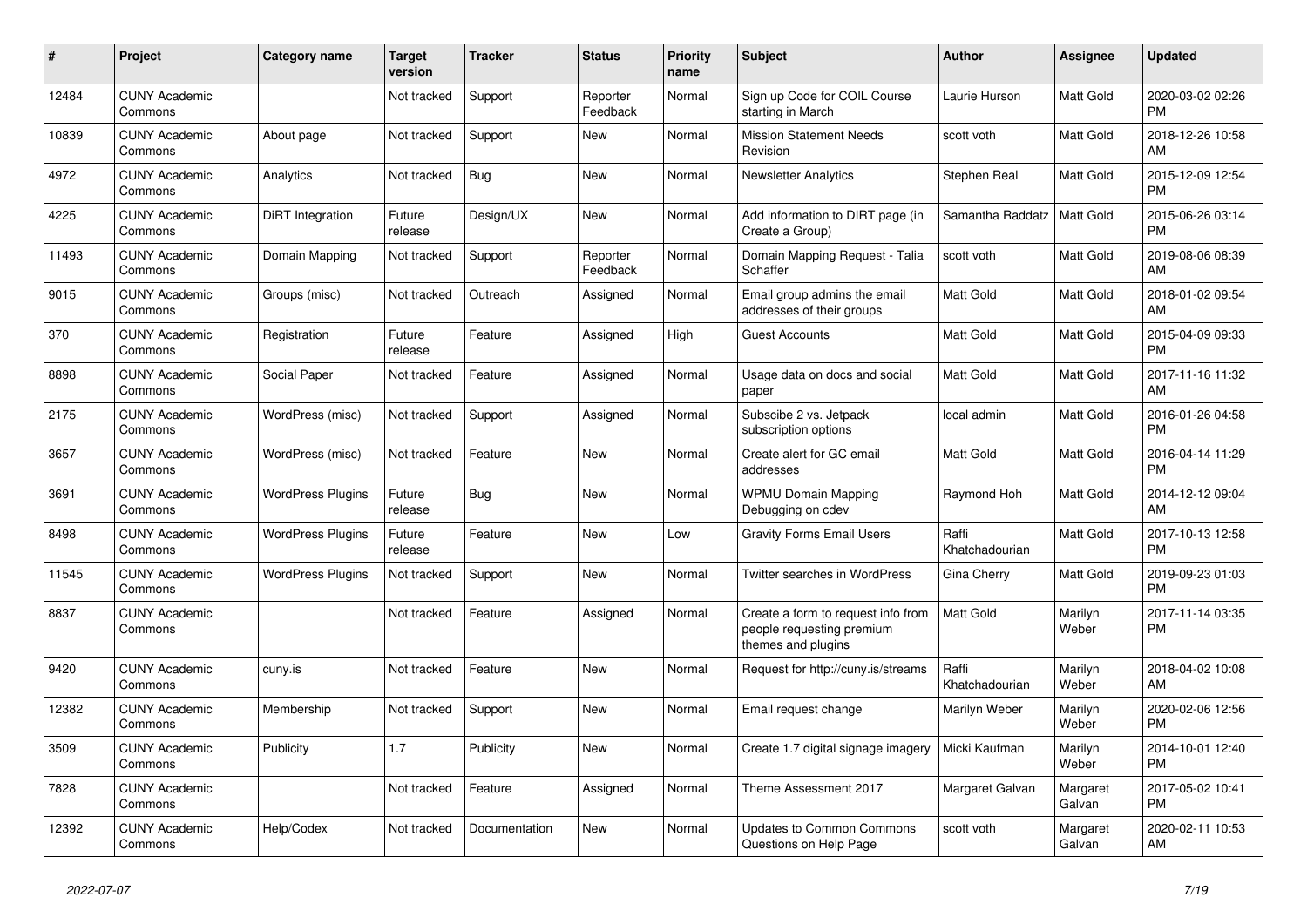| #     | <b>Project</b>                  | <b>Category name</b>           | <b>Target</b><br>version | <b>Tracker</b> | <b>Status</b>        | <b>Priority</b><br>name | <b>Subject</b>                                                               | <b>Author</b>       | <b>Assignee</b>     | <b>Updated</b>                |
|-------|---------------------------------|--------------------------------|--------------------------|----------------|----------------------|-------------------------|------------------------------------------------------------------------------|---------------------|---------------------|-------------------------------|
| 6298  | <b>CUNY Academic</b><br>Commons | User Experience                | Not tracked              | Design/UX      | Assigned             | Normal                  | Examine data from survey                                                     | Matt Gold           | Margaret<br>Galvan  | 2016-10-14 12:16<br><b>PM</b> |
| 8211  | <b>CUNY Academic</b><br>Commons | <b>WordPress Themes</b>        | Future<br>release        | Feature        | New                  | Normal                  | Theme Suggestions: Material<br>Design-Inspired Themes                        | Margaret Galvan     | Margaret<br>Galvan  | 2017-08-07 02:48<br><b>PM</b> |
| 2666  | <b>CUNY Academic</b><br>Commons | About page                     | Not tracked              | Documentation  | Assigned             | Normal                  | <b>Update About Text</b>                                                     | Chris Stein         | Luke Waltzer        | 2016-03-04 11:19<br>AM        |
| 6078  | <b>CUNY Academic</b><br>Commons | <b>Blogs (BuddyPress)</b>      | Future<br>release        | Feature        | <b>New</b>           | Normal                  | <b>Explore Adding Network Blog</b><br>Metadata Plugin                        | Luke Waltzer        | Luke Waltzer        | 2016-10-11 10:29<br><b>PM</b> |
| 5955  | <b>CUNY Academic</b><br>Commons | Outreach                       | Future<br>release        | Feature        | Assigned             | Normal                  | Create auto-newsletter for<br>commons members                                | Matt Gold           | Luke Waltzer        | 2016-08-30 10:34<br>AM        |
| 11517 | <b>CUNY Academic</b><br>Commons |                                | Not tracked              | Feature        | Assigned             | Normal                  | wp-accessibility plugin should not<br>strip 'target=" blank" by default      | <b>Boone Gorges</b> | Laurie Hurson       | 2019-09-24 09:57<br>AM        |
| 11879 | <b>CUNY Academic</b><br>Commons |                                | Not tracked              | Bug            | <b>New</b>           | Normal                  | Hypothesis comments appearing<br>on multiple, different pdfs across<br>blogs | Laurie Hurson       | Laurie Hurson       | 2019-09-19 02:39<br><b>PM</b> |
| 14475 | <b>CUNY Academic</b><br>Commons |                                | Not tracked              | Publicity      | New                  | Normal                  | OER Showcase Page                                                            | Laurie Hurson       | Laurie Hurson       | 2021-09-14 10:46<br>AM        |
| 12446 | <b>CUNY Academic</b><br>Commons | Groups (misc)                  | Future<br>release        | Feature        | Reporter<br>Feedback | Normal                  | Toggle default site to group forum<br>postina                                | Laurie Hurson       | Laurie Hurson       | 2020-03-10 11:57<br>AM        |
| 8666  | <b>CUNY Academic</b><br>Commons | Teaching                       | Not tracked              | Documentation  | Assigned             | Normal                  | Create Teaching on the Commons<br>Resource Page                              | Matt Gold           | Laurie Hurson       | 2019-09-23 03:16<br>PM        |
| 13891 | <b>CUNY Academic</b><br>Commons | Internal Tools and<br>Workflow | 2.1.0                    | Feature        | New                  | Normal                  | Migrate automated linting to<br>GitHub Actions                               | <b>Boone Gorges</b> | Jeremy Felt         | 2022-06-29 11:13<br>AM        |
| 15194 | <b>CUNY Academic</b><br>Commons | Internal Tools and<br>Workflow | 2.1.0                    | Feature        | New                  | Normal                  | PHPCS sniff for un-restored<br>switch_to_blog() calls                        | <b>Boone Gorges</b> | Jeremy Felt         | 2022-05-26 10:45<br>AM        |
| 13331 | <b>CUNY Academic</b><br>Commons | Site cloning                   | Future<br>release        | <b>Bug</b>     | <b>New</b>           | Normal                  | <b>Combine Site Template and Clone</b><br>operations                         | <b>Boone Gorges</b> | Jeremy Felt         | 2021-11-19 12:39<br><b>PM</b> |
| 9835  | <b>CUNY Academic</b><br>Commons | Group Forums                   | Future<br>release        | Bug            | Assigned             | Normal                  | add a "like" function?                                                       | Marilyn Weber       | <b>Erik Trainer</b> | 2018-06-05 01:49<br><b>PM</b> |
| 1983  | <b>CUNY Academic</b><br>Commons | Home Page                      | Future<br>release        | Feature        | Assigned             | Low                     | Media Library integration with<br>Featured Content plugin                    | Boone Gorges        | Dominic<br>Giglio   | 2014-03-17 10:34<br>AM        |
| 940   | <b>CUNY Academic</b><br>Commons | Redmine                        | Future<br>release        | Feature        | Assigned             | Low                     | Communication with users after<br>releases                                   | <b>Matt Gold</b>    | Dominic<br>Giglio   | 2012-09-09 04:36<br><b>PM</b> |
| 2167  | <b>CUNY Academic</b><br>Commons | WordPress (misc)               | Future<br>release        | Bug            | Assigned             | Normal                  | <b>CAC-Livestream Plugin Issues</b>                                          | Michael Smith       | Dominic<br>Giglio   | 2015-01-02 03:06<br><b>PM</b> |
| 412   | <b>CUNY Academic</b><br>Commons | <b>WordPress Themes</b>        | Future<br>release        | Feature        | Assigned             | Normal                  | <b>Featured Themes</b>                                                       | Matt Gold           | Dominic<br>Giglio   | 2015-01-05 08:44<br><b>PM</b> |
| 4438  | <b>CUNY Academic</b><br>Commons | Events                         | Future<br>release        | <b>Bug</b>     | Assigned             | Normal                  | Events Calendar - Export<br><b>Recurring Events</b>                          | scott voth          | Daniel Jones        | 2016-05-23 04:25<br><b>PM</b> |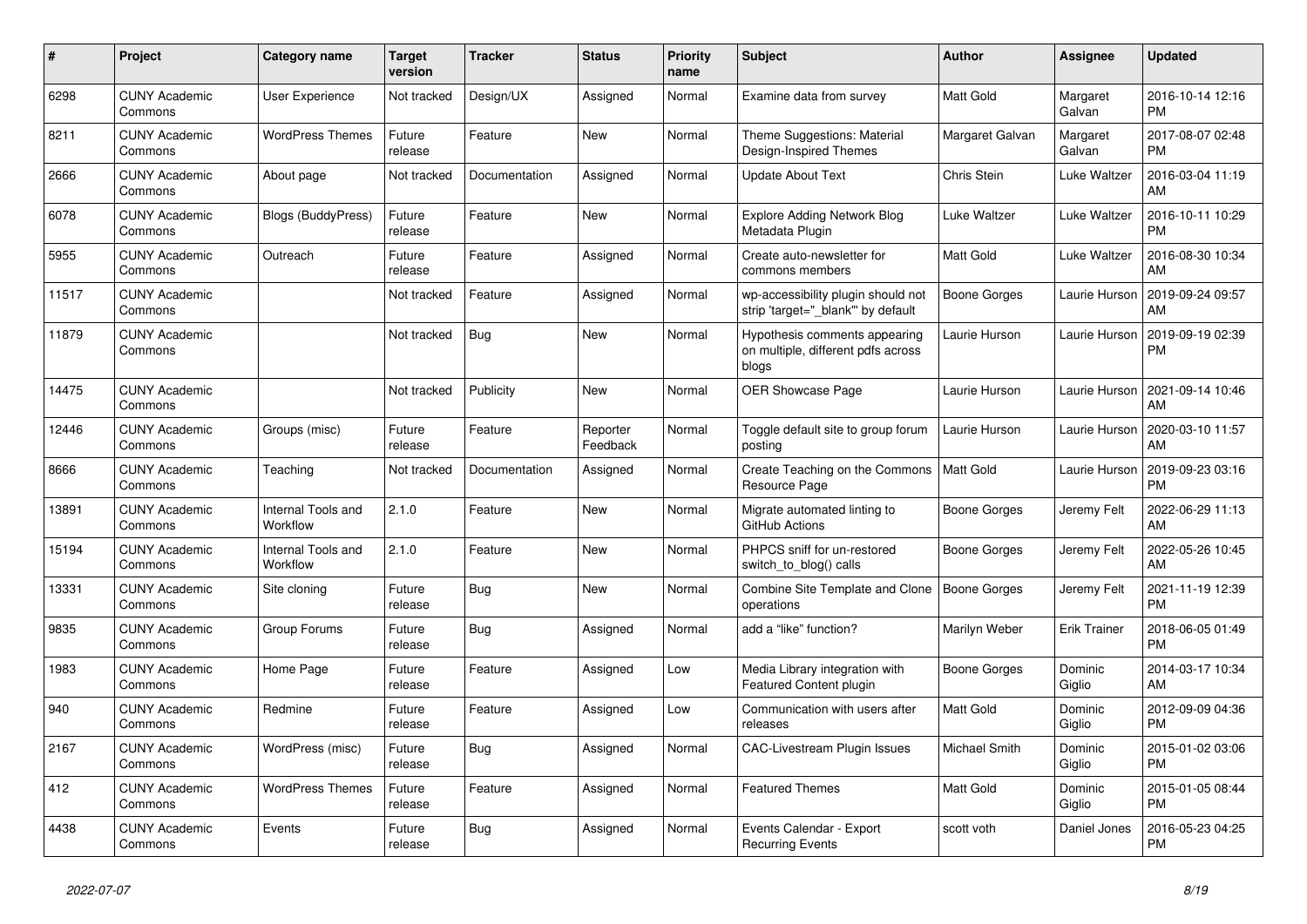| $\#$  | Project                         | <b>Category name</b>     | <b>Target</b><br>version | <b>Tracker</b> | <b>Status</b>        | <b>Priority</b><br>name | <b>Subject</b>                                                      | <b>Author</b>    | Assignee          | <b>Updated</b>                |
|-------|---------------------------------|--------------------------|--------------------------|----------------|----------------------|-------------------------|---------------------------------------------------------------------|------------------|-------------------|-------------------------------|
| 5268  | <b>CUNY Academic</b><br>Commons | Group Forums             | Future<br>release        | Bug            | Assigned             | Normal                  | Long-time to post to multiple<br>groups                             | Luke Waltzer     | Daniel Jones      | 2016-09-07 06:31<br><b>PM</b> |
| 13199 | <b>CUNY Academic</b><br>Commons | Group Forums             | Future<br>release        | Feature        | New                  | Normal                  | Favoring Groups over bbPress<br>plugin                              | Colin McDonald   | Colin<br>McDonald | 2021-11-19 12:28<br><b>PM</b> |
| 8078  | <b>CUNY Academic</b><br>Commons | <b>WordPress Plugins</b> | Future<br>release        | System Upgrade | Assigned             | Normal                  | CommentPress Updates                                                | Margaret Galvan  | Christian<br>Wach | 2017-05-08 03:49<br><b>PM</b> |
| 860   | <b>CUNY Academic</b><br>Commons | Design                   | Future<br>release        | Design/UX      | Assigned             | Normal                  | <b>Standardize Button Treatment</b><br>Across the Commons           | Chris Stein      | Chris Stein       | 2014-05-01 09:45<br>AM        |
| 2754  | <b>CUNY Academic</b><br>Commons | Design                   | Future<br>release        | Feature        | Assigned             | Normal                  | Determine strategy for CAC logo<br>handling in top header           | Micki Kaufman    | Chris Stein       | 2015-01-05 08:53<br><b>PM</b> |
| 3354  | <b>CUNY Academic</b><br>Commons | <b>Group Files</b>       | Future<br>release        | Feature        | Assigned             | Low                     | Allow Group Download of Multiple<br>Selected Files                  | <b>Matt Gold</b> | Chris Stein       | 2014-08-01 08:50<br>AM        |
| 3059  | <b>CUNY Academic</b><br>Commons | Group Forums             | Future<br>release        | Design/UX      | <b>New</b>           | Normal                  | Forum Post Permissable Content<br><b>Explanatory Text</b>           | Chris Stein      | Chris Stein       | 2015-04-02 11:27<br>AM        |
| 1544  | <b>CUNY Academic</b><br>Commons | Groups (misc)            | Future<br>release        | Feature        | Reporter<br>Feedback | Normal                  | Group Filtering and Sorting                                         | Matt Gold        | Chris Stein       | 2019-03-01 02:25<br><b>PM</b> |
| 3330  | <b>CUNY Academic</b><br>Commons | My Commons               | Future<br>release        | Feature        | Assigned             | Normal                  | "Commons Information" tool                                          | Boone Gorges     | Chris Stein       | 2014-09-22 08:46<br><b>PM</b> |
| 9028  | <b>CUNY Academic</b><br>Commons | Onboarding               | Future<br>release        | Feature        | Assigned             | Normal                  | suggest groups to new members<br>during the registration process    | <b>Matt Gold</b> | Chris Stein       | 2018-10-24 12:34<br><b>PM</b> |
| 2832  | <b>CUNY Academic</b><br>Commons | <b>Public Portfolio</b>  | Future<br>release        | Feature        | Assigned             | Normal                  | Improve interface for (not)<br>auto-linking profile fields          | Boone Gorges     | Chris Stein       | 2015-01-05 08:52<br><b>PM</b> |
| 2881  | <b>CUNY Academic</b><br>Commons | <b>Public Portfolio</b>  | Future<br>release        | Feature        | Assigned             | Normal                  | Redesign the UX for Profiles                                        | Chris Stein      | Chris Stein       | 2016-10-13 12:45<br><b>PM</b> |
| 3770  | <b>CUNY Academic</b><br>Commons | <b>Public Portfolio</b>  | Future<br>release        | Feature        | Assigned             | Normal                  | Improve Layout/Formatting of<br>Positions Area on Public Portfolios | Matt Gold        | Chris Stein       | 2015-04-01 09:17<br><b>PM</b> |
| 5827  | <b>CUNY Academic</b><br>Commons | <b>Public Portfolio</b>  | Future<br>release        | <b>Bug</b>     | Assigned             | Normal                  | Academic Interests square bracket   scott voth<br>links not working |                  | Chris Stein       | 2016-08-11 11:59<br><b>PM</b> |
| 10354 | <b>CUNY Academic</b><br>Commons | <b>Public Portfolio</b>  | Future<br>release        | Feature        | <b>New</b>           | Normal                  | Opt out of Having a Profile Page                                    | scott voth       | Chris Stein       | 2020-05-12 10:43<br>AM        |
| 365   | <b>CUNY Academic</b><br>Commons | WordPress (misc)         | Future<br>release        | Feature        | Assigned             | Normal                  | <b>Create Mouseover Tooltips</b><br>throughout Site                 | <b>Matt Gold</b> | Chris Stein       | 2015-11-09 06:18<br><b>PM</b> |
| 9207  | <b>CUNY Academic</b><br>Commons |                          | Future<br>release        | Support        | Reporter<br>Feedback | Normal                  | display dashboards made in<br>Tableau?                              | Marilyn Weber    | Boone<br>Gorges   | 2018-04-10 10:42<br>AM        |
| 10368 | <b>CUNY Academic</b><br>Commons |                          | Future<br>release        | Feature        | Assigned             | Normal                  | Use ORCID data to populate<br>academic profile page                 | Stephen Francoeu | Boone<br>Gorges   | 2018-09-25 01:53<br><b>PM</b> |
| 10678 | <b>CUNY Academic</b><br>Commons |                          | Not tracked              | <b>Bug</b>     | Reporter<br>Feedback | High                    | Newsletter Plugin Not Sending Out   Mark Webb<br><b>Newsletters</b> |                  | Boone<br>Gorges   | 2019-09-16 09:38<br>PM        |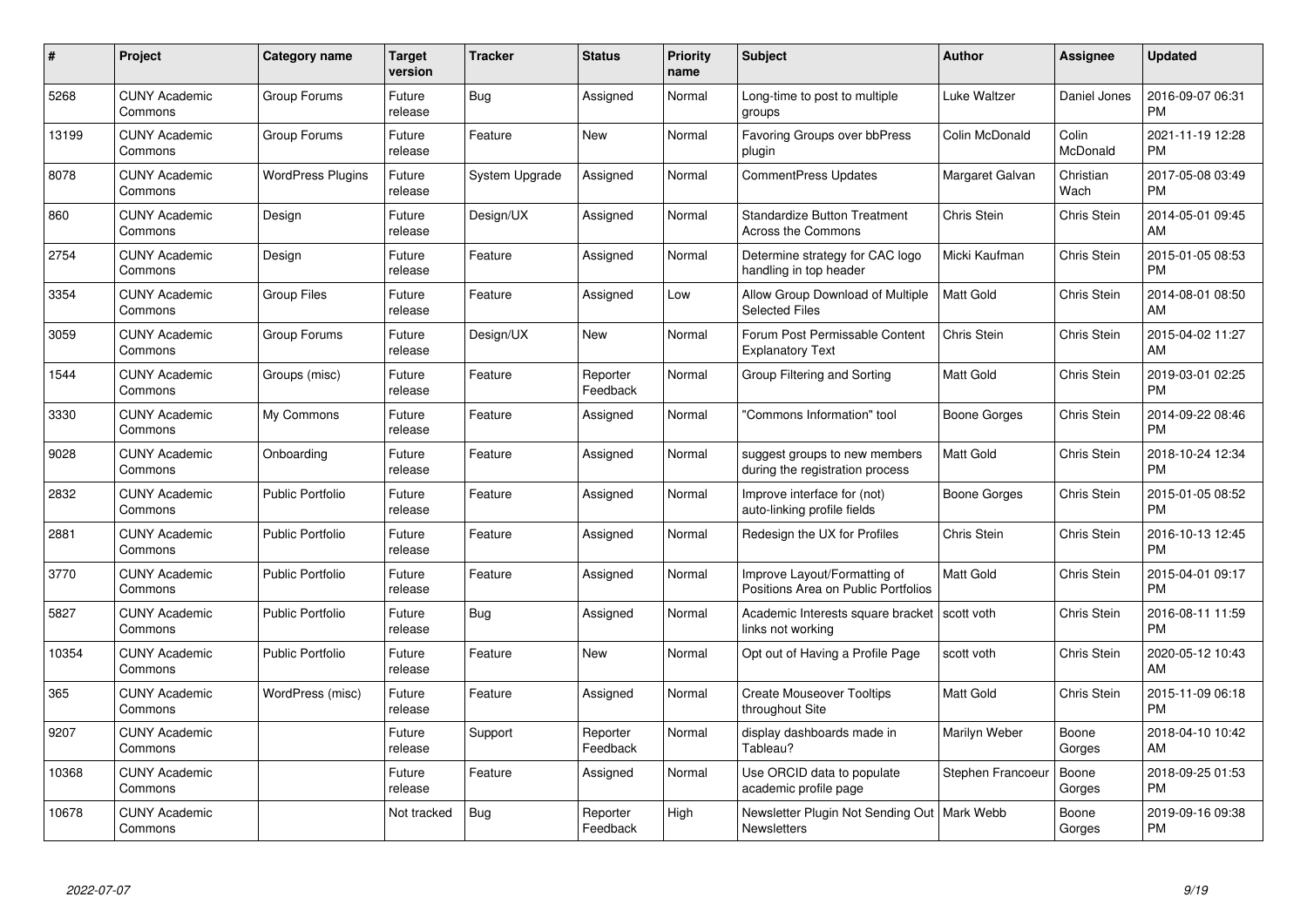| #     | Project                         | <b>Category name</b>      | <b>Target</b><br>version | <b>Tracker</b> | <b>Status</b>        | <b>Priority</b><br>name | <b>Subject</b>                                                                            | Author              | <b>Assignee</b> | <b>Updated</b>                |
|-------|---------------------------------|---------------------------|--------------------------|----------------|----------------------|-------------------------|-------------------------------------------------------------------------------------------|---------------------|-----------------|-------------------------------|
| 12911 | <b>CUNY Academic</b><br>Commons |                           | Not tracked              | Feature        | New                  | Normal                  | Block access to xmlrpc.php based<br>on User-Agent                                         | <b>Boone Gorges</b> | Boone<br>Gorges | 2020-06-09 05:12<br>PM        |
| 13949 | <b>CUNY Academic</b><br>Commons |                           | Not tracked              | <b>Bug</b>     | New                  | Normal                  | Continued debugging of runaway<br>MySQL connections                                       | <b>Matt Gold</b>    | Boone<br>Gorges | 2021-09-14 10:42<br>AM        |
| 14504 | <b>CUNY Academic</b><br>Commons |                           | Not tracked              | Publicity      | Reporter<br>Feedback | Normal                  | Adding showcases to home page<br>menu                                                     | Laurie Hurson       | Boone<br>Gorges | 2022-01-19 03:26<br>PM        |
| 15883 | <b>CUNY Academic</b><br>Commons |                           | 2.1.0                    | Feature        | New                  | Normal                  | Release BPGES update                                                                      | Boone Gorges        | Boone<br>Gorges | 2022-05-26 10:39<br>AM        |
| 16092 | <b>CUNY Academic</b><br>Commons |                           | Future<br>release        | Feature        | Hold                 | Normal                  | Don't show main site in Site<br>search results                                            | Boone Gorges        | Boone<br>Gorges | 2022-05-17 03:12<br>PM        |
| 16307 | <b>CUNY Academic</b><br>Commons |                           |                          | Bug            | New                  | Normal                  | Add brief messaging to<br>accept/decline group membership<br>requests                     | <b>Matt Gold</b>    | Boone<br>Gorges | 2022-06-27 06:13<br>PM        |
| 8900  | <b>CUNY Academic</b><br>Commons | Accessibility             | Future<br>release        | Feature        | Assigned             | Normal                  | Look into tools to enforce<br>accessibility in WP environment                             | Matt Gold           | Boone<br>Gorges | 2022-04-26 11:59<br>AM        |
| 8901  | <b>CUNY Academic</b><br>Commons | Accessibility             | Future<br>release        | Feature        | Assigned             | Normal                  | Theme analysis for accessibility                                                          | <b>Matt Gold</b>    | Boone<br>Gorges | 2022-04-26 11:59<br>AM        |
| 1460  | <b>CUNY Academic</b><br>Commons | Analytics                 | Future<br>release        | Feature        | Assigned             | Normal                  | Update System Report                                                                      | <b>Brian Foote</b>  | Boone<br>Gorges | 2015-11-09 06:13<br>PM        |
| 15210 | <b>CUNY Academic</b><br>Commons | Analytics                 | Not tracked              | Design/UX      | New                  | Normal                  | Google Analytics improvements                                                             | Colin McDonald      | Boone<br>Gorges | 2022-05-24 10:47<br>AM        |
| 7022  | <b>CUNY Academic</b><br>Commons | Announcements             | Future<br>release        | <b>Bug</b>     | New                  | Normal                  | Sitewide announcements should<br>be displayed on, and dismissable<br>from, mapped domains | <b>Boone Gorges</b> | Boone<br>Gorges | 2018-03-22 10:18<br>AM        |
| 8835  | <b>CUNY Academic</b><br>Commons | <b>Blogs (BuddyPress)</b> | Future<br>release        | Feature        | New                  | Normal                  | Extend cuny is shortlinks to sites                                                        | <b>Luke Waltzer</b> | Boone<br>Gorges | 2022-04-26 11:59<br>AM        |
| 8836  | <b>CUNY Academic</b><br>Commons | Blogs (BuddyPress)        | Future<br>release        | Feature        | Assigned             | Normal                  | Redesign site launch process                                                              | Matt Gold           | Boone<br>Gorges | 2019-10-03 02:49<br><b>PM</b> |
| 58    | <b>CUNY Academic</b><br>Commons | BuddyPress (misc)         | Future<br>release        | Feature        | Assigned             | Low                     | Make member search sortable by<br>last name                                               | Roberta Brody       | Boone<br>Gorges | 2010-08-26 02:38<br>PM        |
| 377   | <b>CUNY Academic</b><br>Commons | BuddyPress (misc)         | Future<br>release        | Feature        | Assigned             | Normal                  | Like buttons                                                                              | Matt Gold           | Boone<br>Gorges | 2010-11-16 05:13<br>PM        |
| 435   | <b>CUNY Academic</b><br>Commons | BuddyPress (misc)         | Future<br>release        | Feature        | Assigned             | Normal                  | Include Avatar Images in Forum<br><b>Post Notification Emails</b>                         | Matt Gold           | Boone<br>Gorges | 2010-12-08 12:40<br>PM        |
| 500   | <b>CUNY Academic</b><br>Commons | BuddyPress (misc)         | Future<br>release        | Feature        | Assigned             | Normal                  | <b>Export Group Data</b>                                                                  | Matt Gold           | Boone<br>Gorges | 2010-12-19 12:09<br><b>PM</b> |
| 554   | <b>CUNY Academic</b><br>Commons | BuddyPress (misc)         | Future<br>release        | Feature        | Assigned             | Normal                  | Add Trackback notifications to<br>site-wide activity feed                                 | Matt Gold           | Boone<br>Gorges | 2015-11-09 06:19<br><b>PM</b> |
| 599   | <b>CUNY Academic</b><br>Commons | BuddyPress (misc)         | Future<br>release        | Feature        | Assigned             | Normal                  | Consider adding rating plugins for<br>BuddyPress/BBPress                                  | Matt Gold           | Boone<br>Gorges | 2011-08-22 06:50<br><b>PM</b> |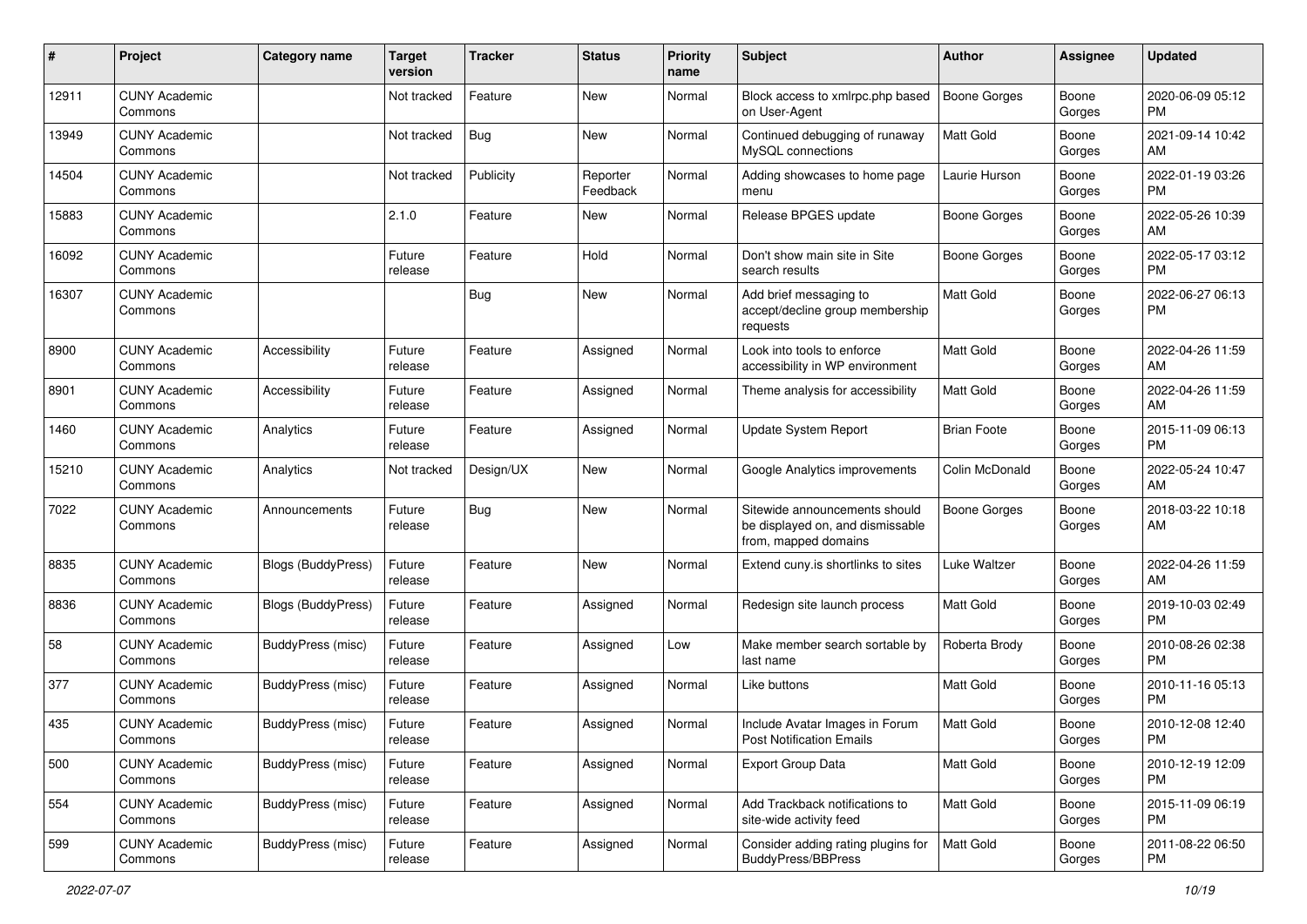| #     | <b>Project</b>                  | <b>Category name</b>       | <b>Target</b><br>version | <b>Tracker</b> | <b>Status</b>        | <b>Priority</b><br>name | <b>Subject</b>                                                       | <b>Author</b>       | Assignee        | <b>Updated</b>                |
|-------|---------------------------------|----------------------------|--------------------------|----------------|----------------------|-------------------------|----------------------------------------------------------------------|---------------------|-----------------|-------------------------------|
| 635   | <b>CUNY Academic</b><br>Commons | BuddyPress (misc)          | Future<br>release        | Feature        | Assigned             | Normal                  | Big Blue Button -<br>Videoconferencing in Groups and<br><b>Blogs</b> | <b>Matt Gold</b>    | Boone<br>Gorges | 2011-03-14 03:24<br>PM        |
| 2325  | <b>CUNY Academic</b><br>Commons | BuddyPress (misc)          | Future<br>release        | Feature        | Assigned             | Low                     | Profile should have separate fields<br>for first/last names          | local admin         | Boone<br>Gorges | 2015-11-09 06:09<br><b>PM</b> |
| 519   | <b>CUNY Academic</b><br>Commons | <b>BuddyPress Docs</b>     | Future<br>release        | Feature        | Assigned             | Low                     | TOC for individual docs - for new<br>BP "wiki-like" plugin           | scott voth          | Boone<br>Gorges | 2015-11-09 05:54<br>PM        |
| 618   | <b>CUNY Academic</b><br>Commons | <b>BuddyPress Docs</b>     | Future<br>release        | Feature        | Assigned             | Normal                  | <b>BuddyPress Docs: export formats</b>                               | Boone Gorges        | Boone<br>Gorges | 2015-11-09 05:38<br>PM        |
| 1417  | <b>CUNY Academic</b><br>Commons | <b>BuddyPress Docs</b>     | Future<br>release        | Feature        | Assigned             | Low                     | <b>Bulk actions for BuddyPress Docs</b>                              | Boone Gorges        | Boone<br>Gorges | 2016-10-17 10:41<br><b>PM</b> |
| 1422  | <b>CUNY Academic</b><br>Commons | <b>BuddyPress Docs</b>     | Future<br>release        | Feature        | Assigned             | Normal                  | Make "created Doc" activity icons<br>non-mini                        | Boone Gorges        | Boone<br>Gorges | 2015-11-09 05:48<br>PM        |
| 1744  | <b>CUNY Academic</b><br>Commons | <b>BuddyPress Docs</b>     | Future<br>release        | Feature        | Assigned             | Normal                  | Spreadsheet-style Docs                                               | Boone Gorges        | Boone<br>Gorges | 2015-11-09 06:13<br>PM        |
| 2523  | <b>CUNY Academic</b><br>Commons | <b>BuddyPress Docs</b>     | Future<br>release        | Feature        | Assigned             | Normal                  | Allow Users to Upload Images to<br><b>BP</b> Docs                    | Matt Gold           | Boone<br>Gorges | 2015-11-09 06:14<br><b>PM</b> |
| 6389  | <b>CUNY Academic</b><br>Commons | <b>BuddyPress Docs</b>     | Future<br>release        | Feature        | New                  | Low                     | Make Discussion Area Visible<br>When Editing a Doc                   | Luke Waltzer        | Boone<br>Gorges | 2016-10-21 04:16<br>PM        |
| 13466 | <b>CUNY Academic</b><br>Commons | Cavalcade                  | Future<br>release        | Feature        | <b>New</b>           | Normal                  | Automated cleanup for duplicate<br>Cavalcade tasks                   | Boone Gorges        | Boone<br>Gorges | 2020-10-13 05:24<br>PM        |
| 10226 | <b>CUNY Academic</b><br>Commons | Courses                    | Future<br>release        | Feature        | New                  | Normal                  | Add "My Courses" to drop down<br>list                                | scott voth          | Boone<br>Gorges | 2021-11-19 12:42<br><b>PM</b> |
| 12438 | <b>CUNY Academic</b><br>Commons | Courses                    | Not tracked              | <b>Bug</b>     | New                  | Normal                  | Site appearing twice                                                 | Laurie Hurson       | Boone<br>Gorges | 2020-02-18 01:34<br>PM        |
| 16199 | <b>CUNY Academic</b><br>Commons | Directories                | 2.0.3                    | <b>Bug</b>     | <b>New</b>           | Normal                  | Removed "Semester" Filter from<br><b>Courses Directory</b>           | Laurie Hurson       | Boone<br>Gorges | 2022-06-29 11:32<br>AM        |
| 1165  | <b>CUNY Academic</b><br>Commons | <b>Email Invitations</b>   | Future<br>release        | Feature        | Assigned             | Low                     | Allow saved lists of invitees under<br>Send Invites                  | Boone Gorges        | Boone<br>Gorges | 2015-11-09 06:03<br><b>PM</b> |
| 1166  | <b>CUNY Academic</b><br>Commons | <b>Email Invitations</b>   | Future<br>release        | Feature        | New                  | Low                     | Better organizational tools for Sent   Boone Gorges<br>Invites       |                     | Boone<br>Gorges | 2015-11-09 06:02<br>PM        |
| 1167  | <b>CUNY Academic</b><br>Commons | <b>Email Invitations</b>   | Future<br>release        | Feature        | <b>New</b>           | Low                     | Allow email invitations to be resent                                 | <b>Boone Gorges</b> | Boone<br>Gorges | 2015-11-12 12:53<br>AM        |
| 9979  | <b>CUNY Academic</b><br>Commons | <b>Email Notifications</b> | Not tracked              | <b>Bug</b>     | Reporter<br>Feedback | Normal                  | Reports of slow email activation<br>emails                           | <b>Matt Gold</b>    | Boone<br>Gorges | 2018-08-29 09:40<br><b>PM</b> |
| 12042 | <b>CUNY Academic</b><br>Commons | <b>Email Notifications</b> | Future<br>release        | Feature        | New                  | Normal                  | Improved error logging for BPGES<br>send queue                       | Boone Gorges        | Boone<br>Gorges | 2021-11-19 12:25<br>PM        |
| 15604 | <b>CUNY Academic</b><br>Commons | <b>Email Notifications</b> | Future<br>release        | Feature        | Assigned             | Normal                  | Restructure Commons Group<br>Digest Email Messages                   | Matt Gold           | Boone<br>Gorges | 2022-05-26 10:45<br>AM        |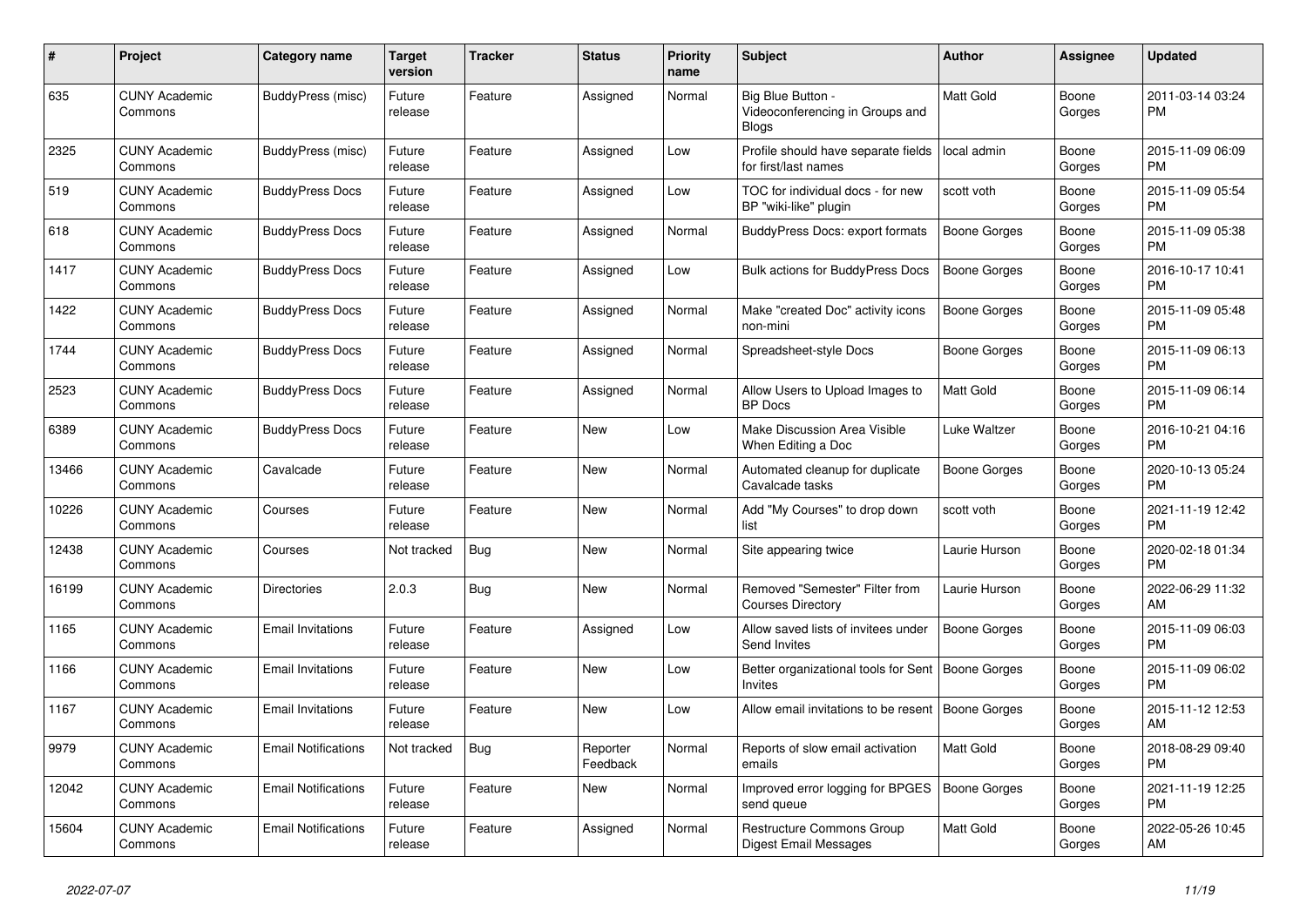| #     | Project                         | <b>Category name</b> | <b>Target</b><br>version | <b>Tracker</b> | <b>Status</b>       | <b>Priority</b><br>name | <b>Subject</b>                                                                      | <b>Author</b>       | <b>Assignee</b> | <b>Updated</b>                |
|-------|---------------------------------|----------------------|--------------------------|----------------|---------------------|-------------------------|-------------------------------------------------------------------------------------|---------------------|-----------------|-------------------------------|
| 3475  | <b>CUNY Academic</b><br>Commons | Events               | Future<br>release        | Feature        | Assigned            | Normal                  | Request to add plugin to<br>streamline room<br>booking/appointment booking          | Naomi Barrettara    | Boone<br>Gorges | 2014-12-01 05:14<br><b>PM</b> |
| 4053  | <b>CUNY Academic</b><br>Commons | Events               | Future<br>release        | Feature        | Assigned            | Normal                  | Create new tab for past events                                                      | <b>Matt Gold</b>    | Boone<br>Gorges | 2015-05-12 02:10<br><b>PM</b> |
| 4238  | <b>CUNY Academic</b><br>Commons | Events               | Future<br>release        | Feature        | Assigned            | Normal                  | Copy Events to Other Groups?                                                        | <b>Matt Gold</b>    | Boone<br>Gorges | 2015-07-02 10:08<br>AM        |
| 4481  | <b>CUNY Academic</b><br>Commons | Events               | Future<br>release        | Feature        | New                 | Normal                  | Group admins/mods should have<br>the ability to unlink an event from<br>the group   | <b>Boone Gorges</b> | Boone<br>Gorges | 2017-04-24 03:53<br><b>PM</b> |
| 4592  | <b>CUNY Academic</b><br>Commons | Events               | Future<br>release        | Design/UX      | <b>New</b>          | Normal                  | Event Creation - Venue Dropdown<br>Slow                                             | Samantha Raddatz    | Boone<br>Gorges | 2015-09-14 04:56<br>PM        |
| 4903  | <b>CUNY Academic</b><br>Commons | Events               | Future<br>release        | Design/UX      | Assigned            | Normal                  | Improving visual appearance of<br>event calendars                                   | <b>Matt Gold</b>    | Boone<br>Gorges | 2016-10-13 11:51<br>AM        |
| 5696  | <b>CUNY Academic</b><br>Commons | Events               | Future<br>release        | Feature        | Assigned            | Normal                  | Events Calendar - display options /   Matt Gold<br>calendar aggregation             |                     | Boone<br>Gorges | 2016-10-13 11:44<br>AM        |
| 11531 | <b>CUNY Academic</b><br>Commons | Events               | Future<br>release        | Feature        | New                 | Normal                  | Main Events calendar should<br>include non-public events that user<br>has access to | scott voth          | Boone<br>Gorges | 2019-06-11 10:00<br>AM        |
| 3580  | <b>CUNY Academic</b><br>Commons | Group Blogs          | Future<br>release        | Feature        | <b>New</b>          | Normal                  | Multiple blogs per group                                                            | Boone Gorges        | Boone<br>Gorges | 2018-02-20 02:02<br><b>PM</b> |
| 8756  | <b>CUNY Academic</b><br>Commons | <b>Group Blogs</b>   | Future<br>release        | Feature        | Hold                | Normal                  | Connect multiple blogs to one<br>group?                                             | <b>Matt Gold</b>    | Boone<br>Gorges | 2017-09-30 10:42<br>AM        |
| 3080  | <b>CUNY Academic</b><br>Commons | <b>Group Files</b>   | Future<br>release        | Feature        | Assigned            | Low                     | Create a system to keep track of<br>file changes                                    | <b>Matt Gold</b>    | Boone<br>Gorges | 2014-02-26 10:04<br><b>PM</b> |
| 12091 | <b>CUNY Academic</b><br>Commons | <b>Group Files</b>   | Future<br>release        | Feature        | New                 | Normal                  | Improved pre-upload file validation<br>for bp-group-documents                       | Boone Gorges        | Boone<br>Gorges | 2019-11-14 01:21<br><b>PM</b> |
| 585   | <b>CUNY Academic</b><br>Commons | Group Forums         | Future<br>release        | Feature        | Assigned            | Normal                  | Merge Forum Topics                                                                  | Sarah Morgano       | Boone<br>Gorges | 2011-07-06 04:11<br><b>PM</b> |
| 3193  | <b>CUNY Academic</b><br>Commons | Group Forums         | Future<br>release        | Feature        | Assigned            | Normal                  | bbPress 2.x dynamic roles and<br><b>RBE</b>                                         | Boone Gorges        | Boone<br>Gorges | 2014-09-30 01:30<br><b>PM</b> |
| 2610  | <b>CUNY Academic</b><br>Commons | Group Invitations    | Future<br>release        | Feature        | Assigned            | Low                     | Request: Custom invitation<br>message to group invites                              | local admin         | Boone<br>Gorges | 2015-11-09 06:13<br><b>PM</b> |
| 3308  | <b>CUNY Academic</b><br>Commons | Group Invitations    | Future<br>release        | Feature        | Assigned            | Normal                  | Allow members to rescind group<br>invitations                                       | <b>Matt Gold</b>    | Boone<br>Gorges | 2015-04-01 08:53<br><b>PM</b> |
| 3419  | <b>CUNY Academic</b><br>Commons | Group Invitations    | 1.6.14                   | Bug            | Testing<br>Required | Normal                  | Neatening the display of<br>messages on group requests                              | <b>Matt Gold</b>    | Boone<br>Gorges | 2014-09-01 09:29<br><b>PM</b> |
| 13370 | <b>CUNY Academic</b><br>Commons | Group Library        | Future<br>release        | Feature        | New                 | Normal                  | Library bulk deletion and folder<br>editing                                         | Colin McDonald      | Boone<br>Gorges | 2020-10-13 10:41<br>AM        |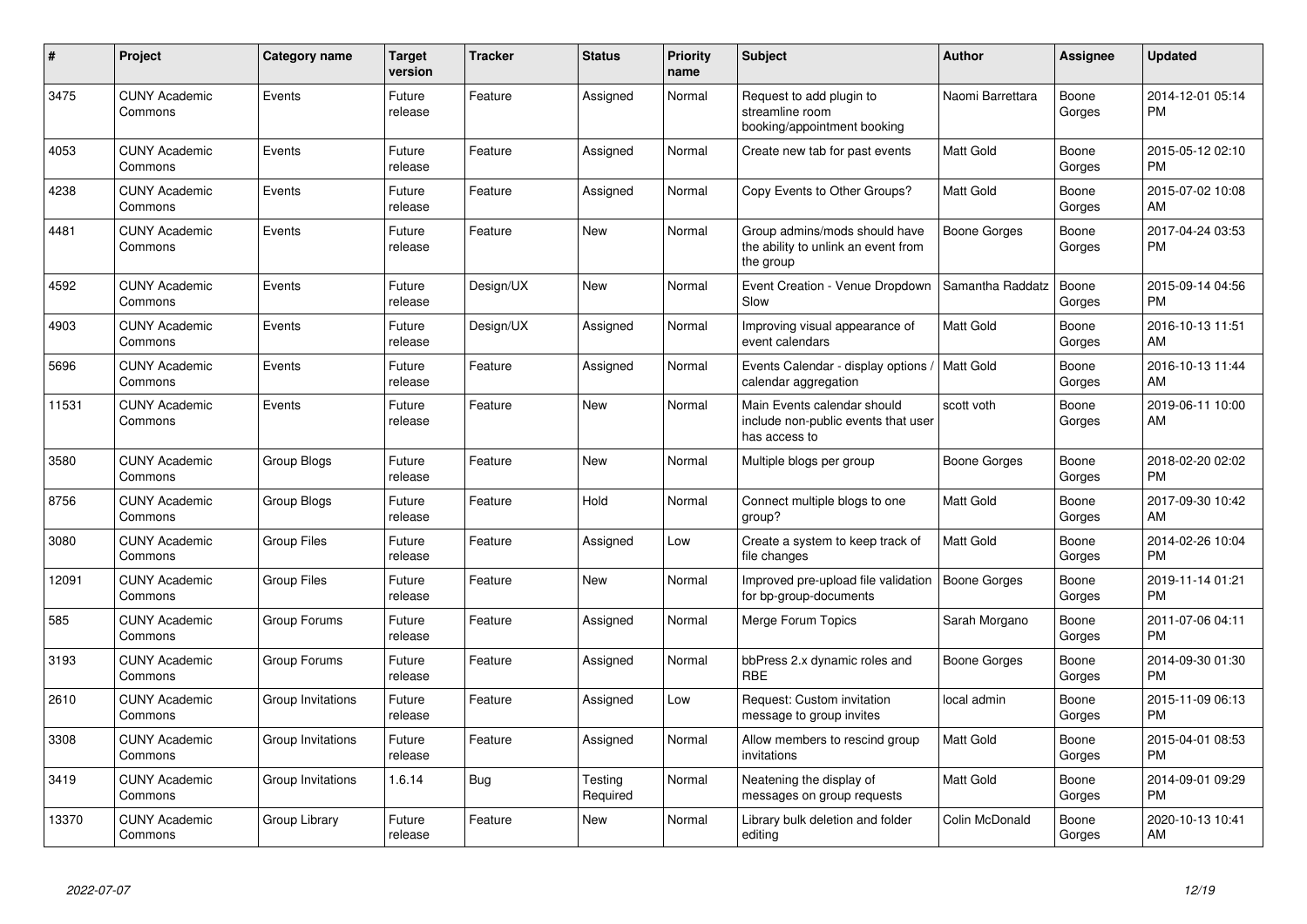| #     | Project                         | <b>Category name</b>           | <b>Target</b><br>version | <b>Tracker</b> | <b>Status</b>        | Priority<br>name | <b>Subject</b>                                                                             | Author                  | <b>Assignee</b> | <b>Updated</b>                |
|-------|---------------------------------|--------------------------------|--------------------------|----------------|----------------------|------------------|--------------------------------------------------------------------------------------------|-------------------------|-----------------|-------------------------------|
| 14309 | <b>CUNY Academic</b><br>Commons | Group Library                  | Future<br>release        | Feature        | New                  | Normal           | Better handling of<br>bp_group_document file download<br>attempts when file is not present | Boone Gorges            | Boone<br>Gorges | 2021-11-19 12:28<br><b>PM</b> |
| 1888  | <b>CUNY Academic</b><br>Commons | Home Page                      | Future<br>release        | Feature        | Assigned             | Normal           | Refactor BP MPO Activity Filter to<br>support proper pagination                            | Sarah Morgano           | Boone<br>Gorges | 2014-05-01 07:11<br><b>PM</b> |
| 4980  | <b>CUNY Academic</b><br>Commons | Home Page                      | Future<br>release        | Feature        | Assigned             | Normal           | CAC Featured Content -- Adding<br>Randomization                                            | <b>Matt Gold</b>        | Boone<br>Gorges | 2016-12-12 03:01<br><b>PM</b> |
| 3230  | <b>CUNY Academic</b><br>Commons | Internal Tools and<br>Workflow | Not tracked              | Feature        | Assigned             | High             | Scripts for quicker<br>provisioning/updating of<br>development environments                | <b>Boone Gorges</b>     | Boone<br>Gorges | 2016-01-26 04:54<br><b>PM</b> |
| 5234  | <b>CUNY Academic</b><br>Commons | Membership                     | Future<br>release        | Feature        | Assigned             | Normal           | Write Unconfirmed patch for WP                                                             | <b>Boone Gorges</b>     | Boone<br>Gorges | 2016-10-24 11:18<br>AM        |
| 9895  | <b>CUNY Academic</b><br>Commons | Onboarding                     | Future<br>release        | Feature        | Assigned             | Normal           | Add "Accept Invitation"<br>link/button/function to Group<br>and/or Site invitation emails? | Luke Waltzer            | Boone<br>Gorges | 2018-06-07 12:42<br><b>PM</b> |
| 10794 | <b>CUNY Academic</b><br>Commons | Performance                    | Not tracked              | Bug            | New                  | Normal           | Memcached connection<br>occasionally breaks                                                | <b>Boone Gorges</b>     | Boone<br>Gorges | 2018-12-06 03:30<br><b>PM</b> |
| 14908 | <b>CUNY Academic</b><br>Commons | Performance                    |                          | <b>Bug</b>     | New                  | Normal           | Stale object cache on cdev                                                                 | Raymond Hoh             | Boone<br>Gorges | 2021-12-07 09:45<br>AM        |
| 15242 | <b>CUNY Academic</b><br>Commons | Performance                    | Not tracked              | Bug            | Reporter<br>Feedback | Normal           | Slugist site                                                                               | Raffi<br>Khatchadourian | Boone<br>Gorges | 2022-02-07 11:14<br>AM        |
| 2013  | <b>CUNY Academic</b><br>Commons | Public Portfolio               | Future<br>release        | Feature        | Assigned             | Low              | Have Profile Privacy Options show<br>up only for filled-in fields                          | Matt Gold               | Boone<br>Gorges | 2015-11-09 06:09<br><b>PM</b> |
| 2753  | <b>CUNY Academic</b><br>Commons | <b>Public Portfolio</b>        | Future<br>release        | Feature        | New                  | Normal           | Create actual actual tagification in<br>academic interests and other fields                | Micki Kaufman           | Boone<br>Gorges | 2015-01-05 08:52<br><b>PM</b> |
| 3042  | <b>CUNY Academic</b><br>Commons | <b>Public Portfolio</b>        | Future<br>release        | Feature        | Assigned             | Normal           | Browsing member interests                                                                  | <b>Matt Gold</b>        | Boone<br>Gorges | 2015-03-21 09:04<br><b>PM</b> |
| 3048  | <b>CUNY Academic</b><br>Commons | Public Portfolio               | Future<br>release        | Feature        | New                  | Low              | Images for rich text profile fields                                                        | <b>Boone Gorges</b>     | Boone<br>Gorges | 2014-02-19 12:56<br><b>PM</b> |
| 3220  | <b>CUNY Academic</b><br>Commons | <b>Public Portfolio</b>        | Future<br>release        | Feature        | Assigned             | Normal           | Add indent/outdent option to<br>Formatting Buttons on Profile<br>Page                      | Matt Gold               | Boone<br>Gorges | 2014-05-21 10:39<br><b>PM</b> |
| 3768  | <b>CUNY Academic</b><br>Commons | <b>Public Portfolio</b>        | Future<br>release        | Feature        | Assigned             | Normal           | Institutions/Past positions on<br>public portfolios                                        | Matt Gold               | Boone<br>Gorges | 2018-04-23 10:44<br>AM        |
| 11496 | <b>CUNY Academic</b><br>Commons | <b>Public Portfolio</b>        | 1.15.2                   | Support        | New                  | Normal           | Replace Twitter Icon on Member<br>Portfolio page                                           | scott voth              | Boone<br>Gorges | 2019-06-06 01:03<br>PM        |
| 14184 | <b>CUNY Academic</b><br>Commons | Public Portfolio               | Future<br>release        | Feature        | New                  | Normal           | Centralized mechanism for storing<br>Campus affiliations                                   | Boone Gorges            | Boone<br>Gorges | 2022-01-04 11:35<br>AM        |
| 6014  | <b>CUNY Academic</b><br>Commons | Publicity                      | Future<br>release        | Publicity      | Reporter<br>Feedback | Normal           | Google search listing                                                                      | <b>Matt Gold</b>        | Boone<br>Gorges | 2016-09-21 03:48<br>PM        |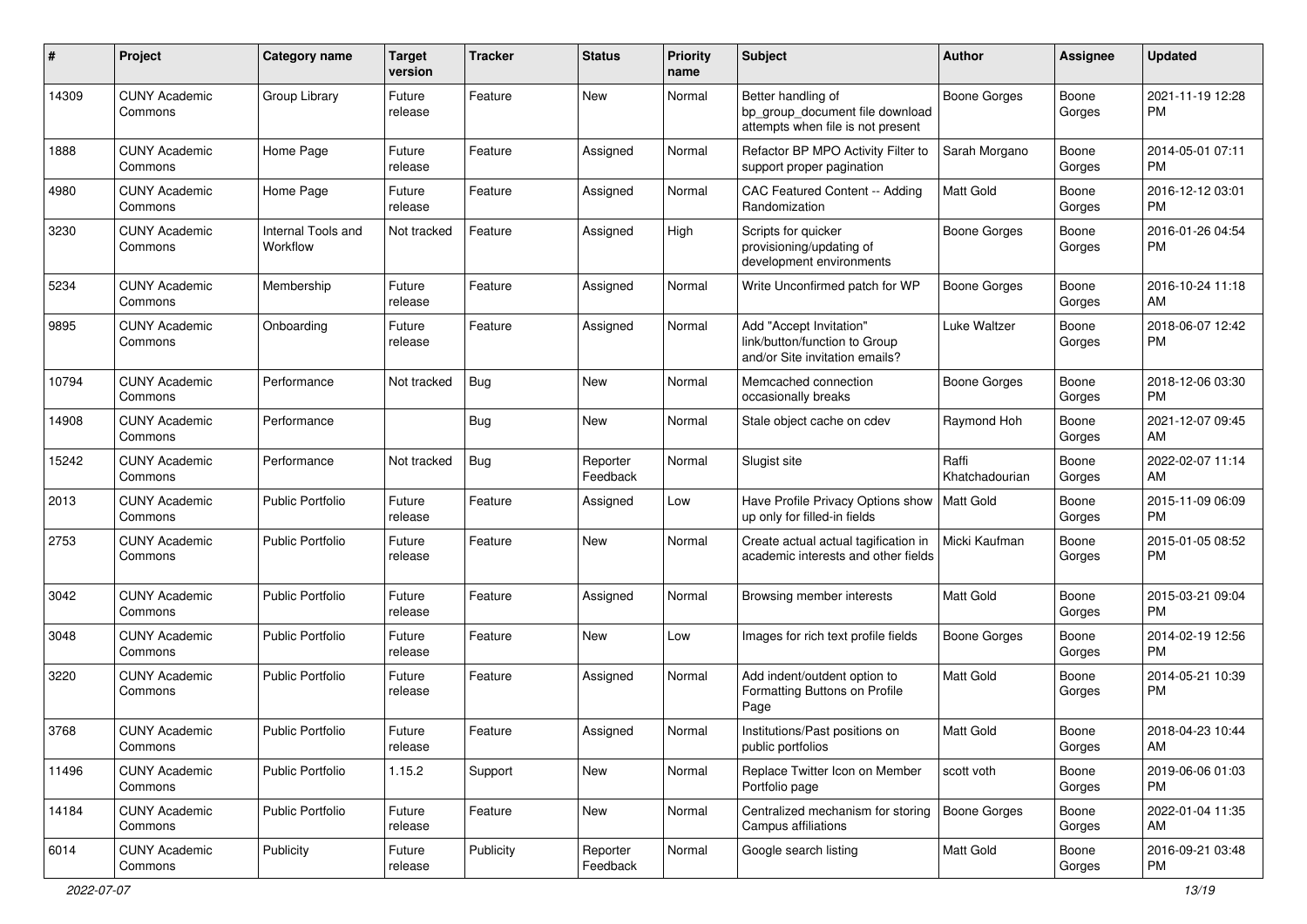| #     | Project                         | <b>Category name</b> | <b>Target</b><br>version | <b>Tracker</b> | <b>Status</b>        | <b>Priority</b><br>name | Subject                                                                                         | Author                  | Assignee        | <b>Updated</b>                |
|-------|---------------------------------|----------------------|--------------------------|----------------|----------------------|-------------------------|-------------------------------------------------------------------------------------------------|-------------------------|-----------------|-------------------------------|
| 11945 | <b>CUNY Academic</b><br>Commons | Reckoning            | Future<br>release        | Feature        | Reporter<br>Feedback | Normal                  | Add Comments bubble to<br>Reckoning views                                                       | <b>Boone Gorges</b>     | Boone<br>Gorges | 2019-11-12 05:14<br>PM        |
| 3615  | <b>CUNY Academic</b><br>Commons | Redmine              | Not tracked              | Feature        | New                  | Low                     | Create Redmine issues via email                                                                 | Dominic Giglio          | Boone<br>Gorges | 2017-11-16 11:36<br>AM        |
| 3002  | <b>CUNY Academic</b><br>Commons | Search               | Future<br>release        | Feature        | Assigned             | Normal                  | Overhaul CAC search by using<br>external search appliance                                       | Boone Gorges            | Boone<br>Gorges | 2020-07-15 03:05<br>PM        |
| 5052  | <b>CUNY Academic</b><br>Commons | Social Paper         | Future<br>release        | Feature        | New                  | Low                     | Sentence by sentence or line by<br>line comments (SP suggestion #3)                             | Marilyn Weber           | Boone<br>Gorges | 2016-02-11 10:24<br>PM        |
| 5182  | <b>CUNY Academic</b><br>Commons | Social Paper         | Future<br>release        | Design/UX      | New                  | Normal                  | "Publishing" a private paper on<br>social paper?                                                | Raffi<br>Khatchadourian | Boone<br>Gorges | 2016-10-13 04:12<br>PM        |
| 7663  | <b>CUNY Academic</b><br>Commons | Social Paper         | Future<br>release        | <b>Bug</b>     | New                  | Normal                  | Social Paper notifications not<br>formatted correctly on secondary<br>sites                     | Boone Gorges            | Boone<br>Gorges | 2018-04-16 03:52<br>PM        |
| 7981  | <b>CUNY Academic</b><br>Commons | Social Paper         | Future<br>release        | <b>Bug</b>     | New                  | Normal                  | Social Paper comments should not<br>go to spam                                                  | Luke Waltzer            | Boone<br>Gorges | 2018-04-16 03:52<br>PM        |
| 8675  | <b>CUNY Academic</b><br>Commons | User Onboarding      | Future<br>release        | <b>Bug</b>     | Reporter<br>Feedback | Low                     | Add new User search screen calls<br>for the input of email address but<br>doesn't work with one | Paul Hebert             | Boone<br>Gorges | 2017-10-11 11:17<br>AM        |
| 9941  | <b>CUNY Academic</b><br>Commons | Wiki                 | Not tracked              | Support        | Assigned             | Normal                  | Wiki functionality                                                                              | Matt Gold               | Boone<br>Gorges | 2018-06-26 10:57<br>AM        |
| 11386 | <b>CUNY Academic</b><br>Commons | WordPress - Media    | Not tracked              | Support        | Reporter<br>Feedback | Normal                  | disappearing images                                                                             | scott voth              | Boone<br>Gorges | 2019-05-14 10:32<br>AM        |
| 11449 | <b>CUNY Academic</b><br>Commons | WordPress - Media    | Not tracked              | Support        | Reporter<br>Feedback | Normal                  | Cloning Media Library for JITP<br>from Staging to Production Site                               | Patrick DeDauw          | Boone<br>Gorges | 2019-05-13 12:00<br>PM        |
| 14483 | <b>CUNY Academic</b><br>Commons | WordPress - Media    | Not tracked              | <b>Bug</b>     | Reporter<br>Feedback | Normal                  | Wordpress PDF Embed Stopped<br>Working after JITP Media Clone                                   | Patrick DeDauw          | Boone<br>Gorges | 2021-05-20 01:51<br>PM        |
| 287   | <b>CUNY Academic</b><br>Commons | WordPress (misc)     | Future<br>release        | Feature        | Assigned             | Normal                  | Create troubleshooting tool for<br>account sign-up                                              | Matt Gold               | Boone<br>Gorges | 2015-11-09 06:17<br>PM        |
| 1508  | <b>CUNY Academic</b><br>Commons | WordPress (misc)     | Future<br>release        | Feature        | Assigned             | Normal                  | Share login cookies across<br>mapped domains                                                    | Boone Gorges            | Boone<br>Gorges | 2012-07-02 12:12<br>PM        |
| 3759  | <b>CUNY Academic</b><br>Commons | WordPress (misc)     | Future<br>release        | Feature        | Assigned             | Normal                  | Review Interface for Adding Users<br>to Blogs                                                   | Matt Gold               | Boone<br>Gorges | 2015-03-24 05:52<br>PM        |
| 10040 | <b>CUNY Academic</b><br>Commons | WordPress (misc)     | Not tracked              | Bug            | Reporter<br>Feedback | Normal                  | User doesn't see full list of themes                                                            | Matt Gold               | Boone<br>Gorges | 2018-07-25 10:12<br>AM        |
| 13835 | <b>CUNY Academic</b><br>Commons | WordPress (misc)     | Future<br>release        | Feature        | New                  | Normal                  | Allow OneSearch widget to have<br>'CUNY' as campus                                              | Boone Gorges            | Boone<br>Gorges | 2021-11-19 12:39<br>PM        |
| 14113 | <b>CUNY Academic</b><br>Commons | WordPress (misc)     | Future<br>release        | <b>Bug</b>     | Hold                 | Normal                  | Block Editor Not Working on this<br>page - Json error                                           | scott voth              | Boone<br>Gorges | 2021-03-05 11:01<br>AM        |
| 15767 | <b>CUNY Academic</b><br>Commons | WordPress (misc)     |                          | Support        | New                  | Normal                  | Site loading slowly                                                                             | scott voth              | Boone<br>Gorges | 2022-04-04 08:56<br><b>PM</b> |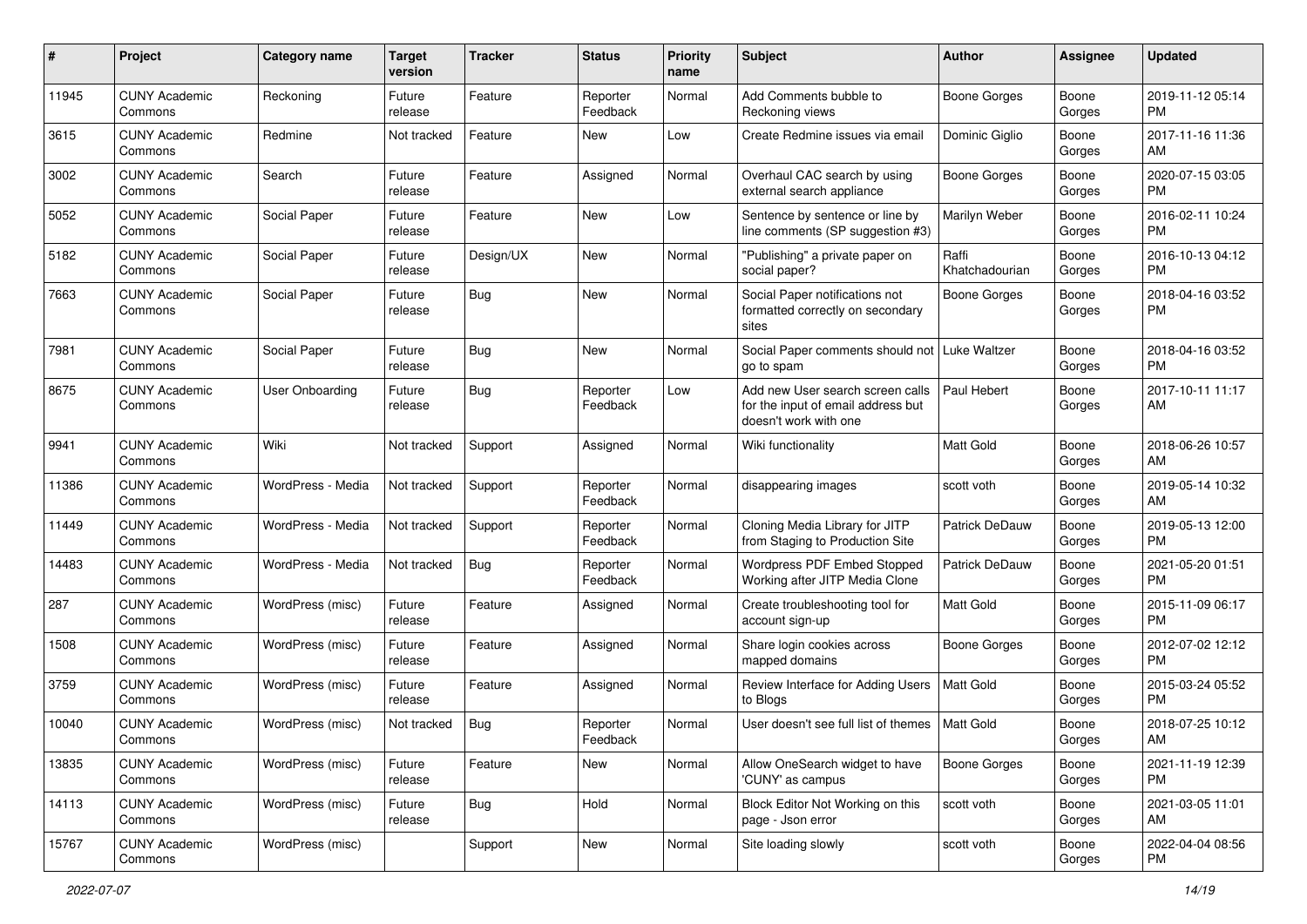| #     | <b>Project</b>                  | <b>Category name</b>     | <b>Target</b><br>version | <b>Tracker</b> | <b>Status</b>        | <b>Priority</b><br>name | <b>Subject</b>                                                     | <b>Author</b>    | Assignee        | <b>Updated</b>                |
|-------|---------------------------------|--------------------------|--------------------------|----------------|----------------------|-------------------------|--------------------------------------------------------------------|------------------|-----------------|-------------------------------|
| 658   | <b>CUNY Academic</b><br>Commons | <b>WordPress Plugins</b> | Future<br>release        | Feature        | Assigned             | Normal                  | Rebulid Sitewide Tag Suggestion                                    | <b>Matt Gold</b> | Boone<br>Gorges | 2015-01-05 08:47<br><b>PM</b> |
| 1562  | <b>CUNY Academic</b><br>Commons | <b>WordPress Plugins</b> | Future<br>release        | Feature        | Assigned             | Low                     | Play with NYT Collaborative<br><b>Authoring Tool</b>               | Matt Gold        | Boone<br>Gorges | 2015-01-05 08:47<br><b>PM</b> |
| 2223  | <b>CUNY Academic</b><br>Commons | <b>WordPress Plugins</b> | Future<br>release        | Feature        | Assigned             | Low                     | Add Participad to the CUNY<br><b>Academic Commons</b>              | Matt Gold        | Boone<br>Gorges | 2014-09-17 10:03<br><b>PM</b> |
| 9211  | <b>CUNY Academic</b><br>Commons | <b>WordPress Plugins</b> | Future<br>release        | Support        | Reporter<br>Feedback | Normal                  | Auto-Role Setting in Forum Plugin<br><b>Causing Some Confusion</b> | Luke Waltzer     | Boone<br>Gorges | 2018-03-13 11:44<br>AM        |
| 9289  | <b>CUNY Academic</b><br>Commons | <b>WordPress Plugins</b> | Future<br>release        | <b>Bug</b>     | Reporter<br>Feedback | Normal                  | Email Users Plugin                                                 | Laurie Hurson    | Boone<br>Gorges | 2018-10-24 12:34<br><b>PM</b> |
| 9515  | <b>CUNY Academic</b><br>Commons | <b>WordPress Plugins</b> | Not tracked              | Bug            | Reporter<br>Feedback | Normal                  | Text to Speech plugin - "More<br>Slowly" checkbox not working      | scott voth       | Boone<br>Gorges | 2018-06-13 02:26<br><b>PM</b> |
| 9926  | <b>CUNY Academic</b><br>Commons | <b>WordPress Plugins</b> | Future<br>release        | <b>Bug</b>     | New                  | Normal                  | twitter-mentions-as-comments<br>cron jobs can run long             | Boone Gorges     | Boone<br>Gorges | 2018-10-24 12:34<br><b>PM</b> |
| 9947  | <b>CUNY Academic</b><br>Commons | <b>WordPress Plugins</b> | Future<br>release        | Feature        | Reporter<br>Feedback | Normal                  | Install H5P quiz plugin                                            | <b>Matt Gold</b> | Boone<br>Gorges | 2018-09-11 11:01<br>AM        |
| 12121 | <b>CUNY Academic</b><br>Commons | <b>WordPress Plugins</b> | 2.0.3                    | Feature        | Reporter<br>Feedback | Normal                  | Embedding H5P Iframes on<br><b>Commons Site</b>                    | Laurie Hurson    | Boone<br>Gorges | 2022-06-29 11:32<br>AM        |
| 14987 | <b>CUNY Academic</b><br>Commons | <b>WordPress Plugins</b> | Future<br>release        | Bug            | <b>New</b>           | Normal                  | Elementor update causes<br>database freeze-up                      | Boone Gorges     | Boone<br>Gorges | 2021-11-29 12:02<br><b>PM</b> |
| 10657 | <b>CUNY Academic</b><br>Commons |                          | Not tracked              | Support        | Reporter<br>Feedback | Normal                  | child theme problems                                               | Marilyn Weber    |                 | 2018-11-08 01:19<br><b>PM</b> |
| 11131 | <b>CUNY Academic</b><br>Commons |                          | Future<br>release        | Feature        | Reporter<br>Feedback | Normal                  | <b>Image Annotation Plugins</b>                                    | Laurie Hurson    |                 | 2019-02-26 11:33<br>AM        |
| 11392 | <b>CUNY Academic</b><br>Commons |                          | Future<br>release        | Bug            | New                  | Normal                  | Migrate users away from<br><b>StatPress</b>                        | Boone Gorges     |                 | 2019-04-23 03:53<br><b>PM</b> |
| 11509 | <b>CUNY Academic</b><br>Commons |                          | Not tracked              | Support        | Reporter<br>Feedback | Normal                  | deleted Page causing a Menu<br>problem?                            | Marilyn Weber    |                 | 2019-06-04 09:54<br>AM        |
| 11519 | <b>CUNY Academic</b><br>Commons |                          | Not tracked              | Support        | Assigned             | Normal                  | comment option not appearing                                       | Marilyn Weber    |                 | 2019-09-24 10:28<br>AM        |
| 11771 | <b>CUNY Academic</b><br>Commons |                          | Not tracked              | Support        | Reporter<br>Feedback | Normal                  | post displays in sections                                          | Marilyn Weber    |                 | 2019-08-20 10:34<br>AM        |
| 11787 | <b>CUNY Academic</b><br>Commons |                          | Not tracked              | Support        | Reporter<br>Feedback | Normal                  | automated comments notifications<br>on ZenDesk                     | Marilyn Weber    |                 | 2019-08-26 06:18<br><b>PM</b> |
| 11848 | <b>CUNY Academic</b><br>Commons |                          | Not tracked              | Support        | Hold                 | Normal                  | a Dean of Faculty wants to share a<br>large file                   | Marilyn Weber    |                 | 2019-09-24 08:44<br>AM        |
| 12198 | <b>CUNY Academic</b><br>Commons |                          | Not tracked              | Bug            | Reporter<br>Feedback | Normal                  | Duplicate listing in My Sites                                      | Tom Harbison     |                 | 2019-12-09 05:50<br><b>PM</b> |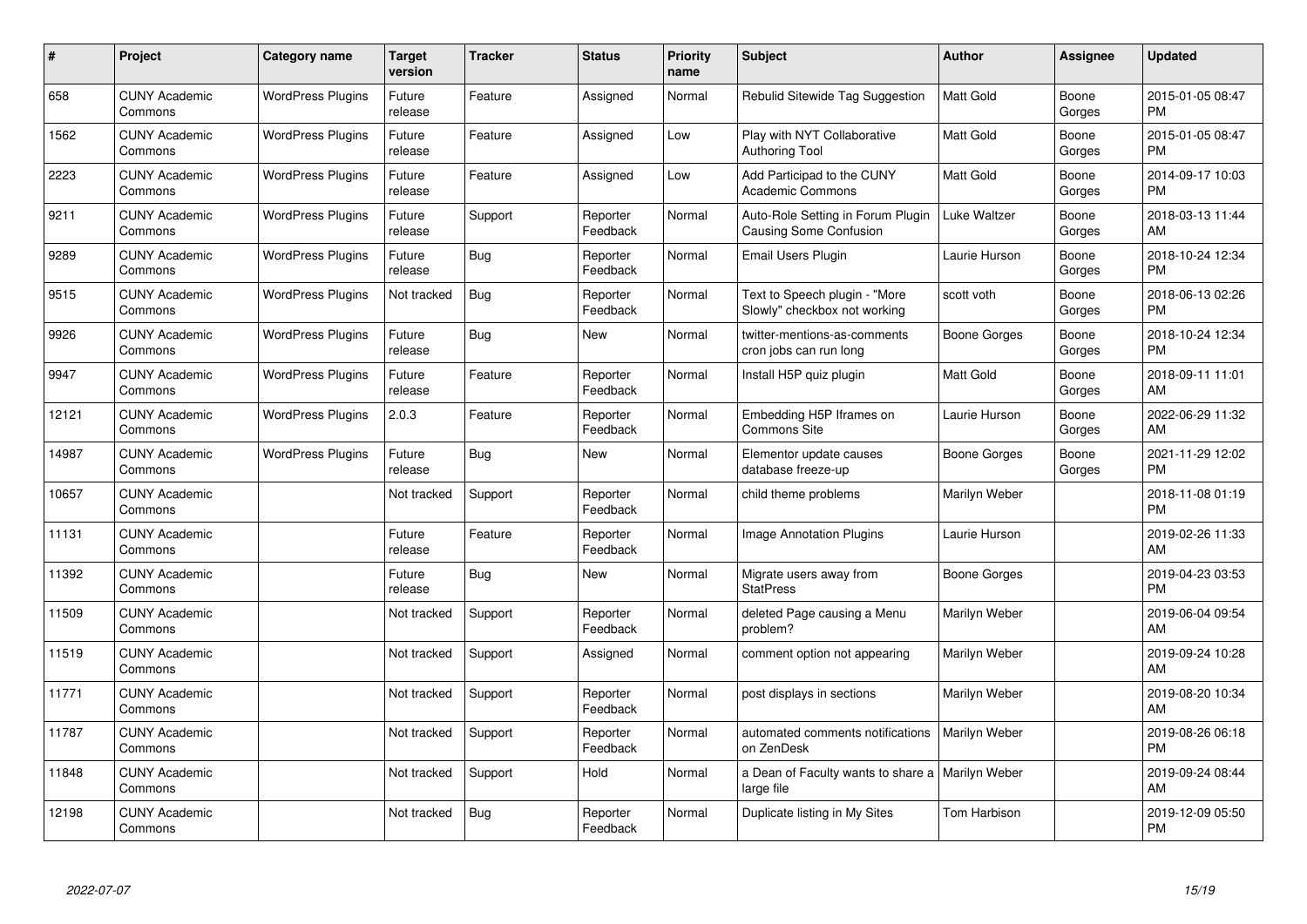| #     | Project                         | Category name | <b>Target</b><br>version | <b>Tracker</b> | <b>Status</b>        | <b>Priority</b><br>name | Subject                                                              | <b>Author</b>           | <b>Assignee</b> | <b>Updated</b>                |
|-------|---------------------------------|---------------|--------------------------|----------------|----------------------|-------------------------|----------------------------------------------------------------------|-------------------------|-----------------|-------------------------------|
| 12328 | <b>CUNY Academic</b><br>Commons |               | Not tracked              | Support        | <b>New</b>           | Normal                  | Sign up Code for Non-CUNY<br>Faculty                                 | Laurie Hurson           |                 | 2020-01-28 10:25<br>AM        |
| 12352 | <b>CUNY Academic</b><br>Commons |               | Not tracked              | Support        | <b>New</b>           | Normal                  | 'posts list" page builder block<br>option                            | Marilyn Weber           |                 | 2020-02-03 01:29<br><b>PM</b> |
| 12436 | <b>CUNY Academic</b><br>Commons |               | Not tracked              | <b>Bug</b>     | Assigned             | Normal                  | Nightly system downtime                                              | <b>Boone Gorges</b>     |                 | 2020-08-01 09:30<br>AM        |
| 13034 | <b>CUNY Academic</b><br>Commons |               | Not tracked              | Support        | Reporter<br>Feedback | Normal                  | a site is asking people to join the<br>Commons to get a download     | Marilyn Weber           |                 | 2020-07-12 07:23<br>AM        |
| 13255 | <b>CUNY Academic</b><br>Commons |               | Not tracked              | Support        | Reporter<br>Feedback | Normal                  | Accessibility problems                                               | Marilyn Weber           |                 | 2020-09-01 05:48<br><b>PM</b> |
| 13912 | <b>CUNY Academic</b><br>Commons |               | Not tracked              | Feature        | Hold                 | Low                     | posting "missed schedule"                                            | Marilyn Weber           |                 | 2021-02-23 10:46<br>AM        |
| 14398 | <b>CUNY Academic</b><br>Commons |               | Not tracked              | Support        | Reporter<br>Feedback | Normal                  | Events plug-in notification problem                                  | Marilyn Weber           |                 | 2021-05-11 11:21<br>AM        |
| 14538 | <b>CUNY Academic</b><br>Commons |               | Not tracked              | Support        | Reporter<br>Feedback | Normal                  | Weebly To Commons                                                    | Laurie Hurson           |                 | 2021-09-14 10:47<br>AM        |
| 14629 | <b>CUNY Academic</b><br>Commons |               | Not tracked              | Bug            | Reporter<br>Feedback | Normal                  | Possible Post Order Bug?                                             | <b>Syelle Graves</b>    |                 | 2021-09-14 10:47<br>AM        |
| 14784 | <b>CUNY Academic</b><br>Commons |               |                          | Support        | Reporter<br>Feedback | Normal                  | User report of logo problem when<br>using Customizer theme           | <b>Marilyn Weber</b>    |                 | 2021-09-17 10:25<br>AM        |
| 14792 | <b>CUNY Academic</b><br>Commons |               |                          | <b>Bug</b>     | New                  | Normal                  | Inconsistent email notifications<br>from gravity forms               | Raffi<br>Khatchadourian |                 | 2021-10-04 01:50<br><b>PM</b> |
| 14842 | <b>CUNY Academic</b><br>Commons |               | Not tracked              | Support        | Reporter<br>Feedback | Normal                  | Question about widgets and block<br>editor                           | Gina Cherry             |                 | 2021-10-06 03:01<br><b>PM</b> |
| 14900 | <b>CUNY Academic</b><br>Commons |               | Not tracked              | Support        | Reporter<br>Feedback | Normal                  | previous theme?                                                      | Marilyn Weber           |                 | 2021-10-25 10:31<br>AM        |
| 14936 | <b>CUNY Academic</b><br>Commons |               |                          | <b>Bug</b>     | New                  | Normal                  | Commons websites blocked by<br>SPS campus network                    | Laurie Hurson           |                 | 2021-11-03 03:57<br><b>PM</b> |
| 14940 | <b>CUNY Academic</b><br>Commons |               |                          | Bug            | <b>New</b>           | Normal                  | Discrepancy between Commons<br>profile "sites" and actual # of sites | Laurie Hurson           |                 | 2021-11-08 11:09<br>AM        |
| 15045 | <b>CUNY Academic</b><br>Commons |               |                          | Support        | <b>New</b>           | Normal                  | no result for KCeL in the search<br>box on the commons               | Marilyn Weber           |                 | 2021-12-10 11:29<br>AM        |
| 15169 | <b>CUNY Academic</b><br>Commons |               | 2.0.3                    | Support        | Reporter<br>Feedback | Normal                  | new Prelude website zipfiles for<br>custom theme and other files.    | Marilyn Weber           |                 | 2022-06-29 11:32<br>AM        |
| 15176 | <b>CUNY Academic</b><br>Commons |               | Not tracked              | Support        | Reporter<br>Feedback | Normal                  | Archiving Q Writing & Old<br>Wordpress Sites on the Commons          | Laurie Hurson           |                 | 2022-02-08 10:28<br>AM        |
| 15260 | <b>CUNY Academic</b><br>Commons |               |                          | Support        | Reporter<br>Feedback | Normal                  | Diacritical markings   European<br><b>Stages</b>                     | Marilyn Weber           |                 | 2022-02-04 08:16<br>AM        |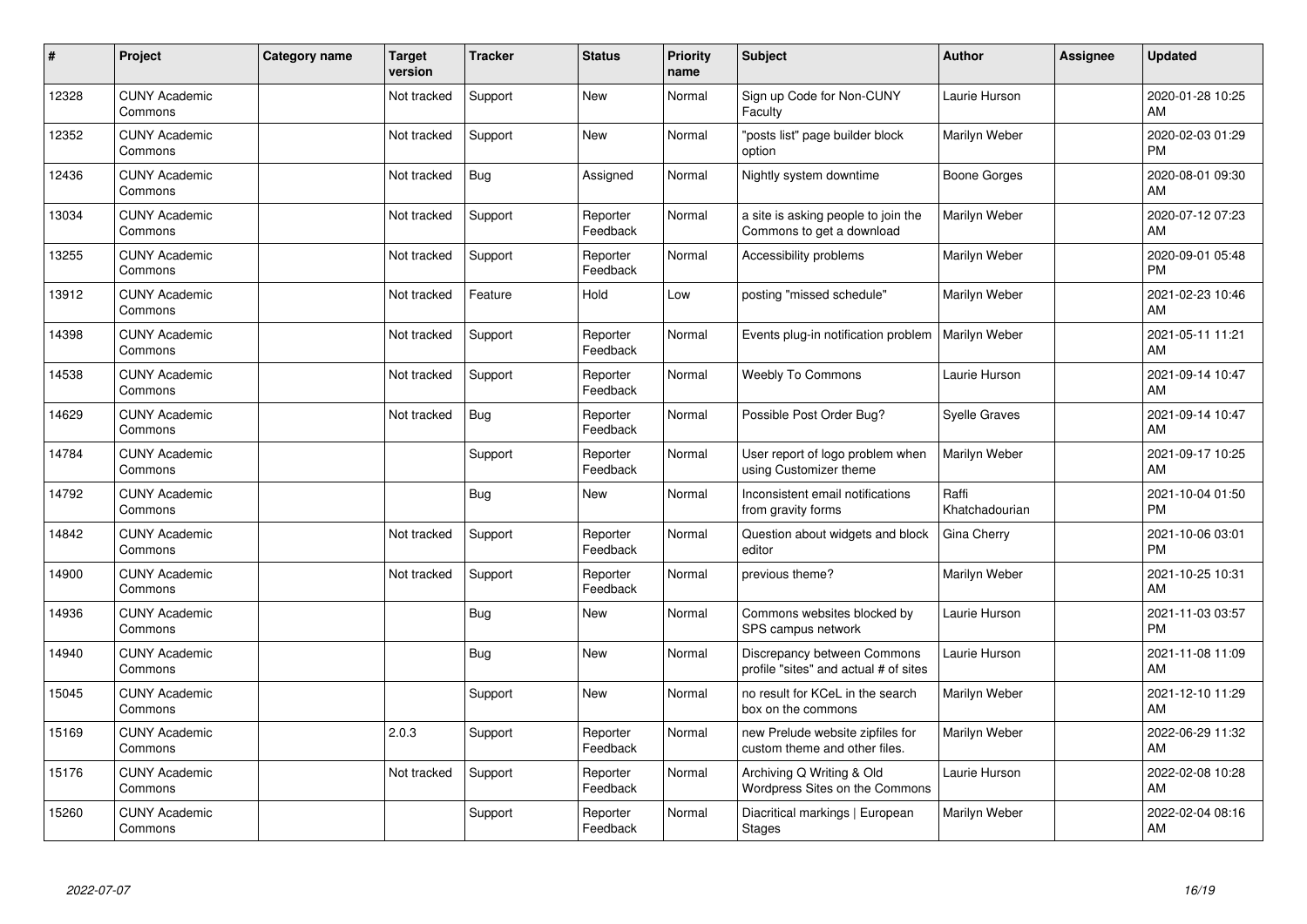| #     | Project                         | Category name              | <b>Target</b><br>version | <b>Tracker</b> | <b>Status</b>        | Priority<br>name | <b>Subject</b>                                                                             | <b>Author</b>           | <b>Assignee</b> | <b>Updated</b>                |
|-------|---------------------------------|----------------------------|--------------------------|----------------|----------------------|------------------|--------------------------------------------------------------------------------------------|-------------------------|-----------------|-------------------------------|
| 15370 | <b>CUNY Academic</b><br>Commons |                            |                          | Support        | Reporter<br>Feedback | Normal           | All-in-One Event Calendar?                                                                 | Marilyn Weber           |                 | 2022-02-17 11:03<br>AM        |
| 15565 | <b>CUNY Academic</b><br>Commons |                            |                          | Support        | New                  | Normal           | Events - send updates to an email<br>listserv                                              | Marilyn Weber           |                 | 2022-03-10 01:06<br><b>PM</b> |
| 15613 | <b>CUNY Academic</b><br>Commons |                            | 2.0.3                    | Feature        | Reporter<br>Feedback | Normal           | Adding "Passster" plugin                                                                   | Laurie Hurson           |                 | 2022-06-29 11:32<br>AM        |
| 15655 | <b>CUNY Academic</b><br>Commons |                            | 2.0.3                    | Support        | Reporter<br>Feedback | Normal           | Event Aggregator plugin?                                                                   | Marilyn Weber           |                 | 2022-06-29 11:32<br>AM        |
| 15685 | <b>CUNY Academic</b><br>Commons |                            |                          | Support        | New                  | High             | problem with chrome?                                                                       | Marilyn Weber           |                 | 2022-04-25 03:40<br>PM        |
| 15757 | <b>CUNY Academic</b><br>Commons |                            |                          | <b>Bug</b>     | New                  | Normal           | Members # do not match                                                                     | Laurie Hurson           |                 | 2022-03-30 04:52<br><b>PM</b> |
| 15816 | <b>CUNY Academic</b><br>Commons |                            | Not tracked              | Support        | New                  | Normal           | slow loading at SPS                                                                        | Marilyn Weber           |                 | 2022-04-05 01:26<br>PM        |
| 15923 | <b>CUNY Academic</b><br>Commons |                            | Not tracked              | Feature        | Reporter<br>Feedback | Normal           | <b>Bellows Plugin Adjustments</b>                                                          | Laurie Hurson           |                 | 2022-04-20 10:10<br>AM        |
| 16099 | <b>CUNY Academic</b><br>Commons |                            |                          | Support        | Reporter<br>Feedback | Normal           | request for Newsletter Glue                                                                | Marilyn Weber           |                 | 2022-05-13 12:14<br><b>PM</b> |
| 16290 | <b>CUNY Academic</b><br>Commons |                            |                          | Feature        | Reporter<br>Feedback | Normal           | Add Table Of Contents Block<br>plug-in                                                     | Raffi<br>Khatchadourian |                 | 2022-06-24 10:26<br>AM        |
| 16294 | <b>CUNY Academic</b><br>Commons |                            |                          | <b>Bug</b>     | New                  | Urgent           | CAC is down                                                                                | Raffi<br>Khatchadourian |                 | 2022-06-27 02:00<br>PM        |
| 16318 | <b>CUNY Academic</b><br>Commons |                            |                          | Bug            | <b>New</b>           | Normal           | Unable to Access block editor or<br>embed YouTube videos in new<br>pages, in one site only | <b>Syelle Graves</b>    |                 | 2022-07-01 06:53<br>PM        |
| 16332 | <b>CUNY Academic</b><br>Commons |                            |                          | Feature        | <b>New</b>           | Normal           | Refining the OER Tag: Remove<br>OER tag option from Creation<br>Process                    | Laurie Hurson           |                 | 2022-07-05 01:07<br>PM        |
| 16335 | <b>CUNY Academic</b><br>Commons |                            |                          | Feature        | <b>New</b>           | Normal           | Revisiting options and functions of<br>Creative Commons license widget                     | Laurie Hurson           |                 | 2022-07-06 11:17<br>AM        |
| 9720  | <b>CUNY Academic</b><br>Commons | Authentication             | Future<br>release        | Feature        | New                  | Normal           | The Commons should be an oAuth<br>provider                                                 | Boone Gorges            |                 | 2019-03-01 02:04<br><b>PM</b> |
| 12350 | <b>CUNY Academic</b><br>Commons | Blogs (BuddyPress)         | Not tracked              | Support        | Reporter<br>Feedback | Normal           | URL creation problem                                                                       | Marilyn Weber           |                 | 2020-02-03 11:27<br>AM        |
| 11556 | <b>CUNY Academic</b><br>Commons | Courses                    | Not tracked              | Bug            | Reporter<br>Feedback | Normal           | Instructor name given in course<br>listing                                                 | Tom Harbison            |                 | 2019-06-25 04:12<br><b>PM</b> |
| 10982 | <b>CUNY Academic</b><br>Commons | Domain Mapping             | Not tracked              | Support        | Reporter<br>Feedback | Normal           | <b>CNAME</b> question                                                                      | scott voth              |                 | 2019-01-22 04:29<br><b>PM</b> |
| 5992  | <b>CUNY Academic</b><br>Commons | <b>Email Notifications</b> | Future<br>release        | Feature        | New                  | Normal           | Changing the From line of<br>autogenerated blog emails                                     | Marilyn Weber           |                 | 2018-09-27 05:19<br><b>PM</b> |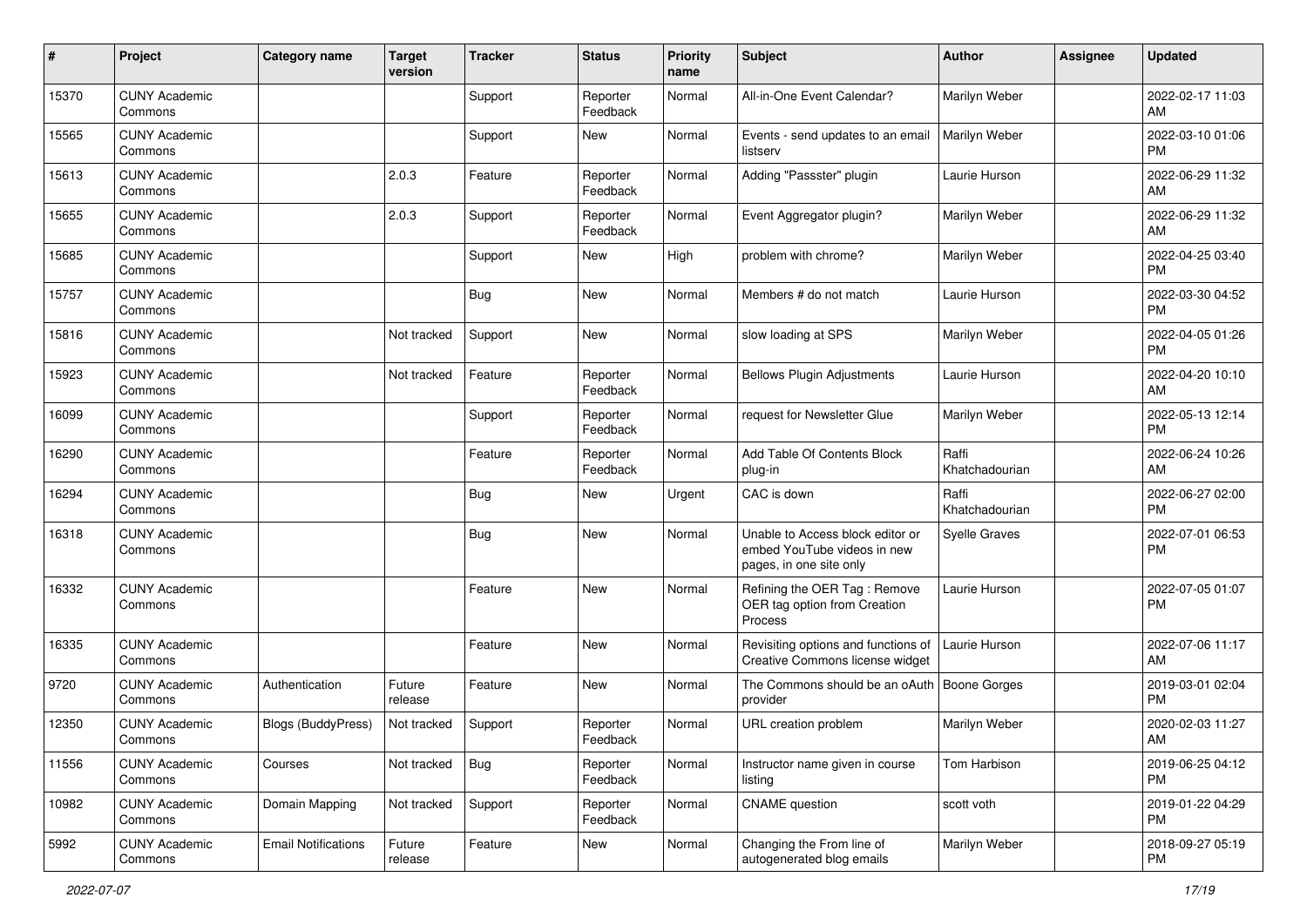| #     | Project                         | <b>Category name</b>     | <b>Target</b><br>version | <b>Tracker</b> | <b>Status</b>        | <b>Priority</b><br>name | Subject                                                                                                      | <b>Author</b>           | Assignee | <b>Updated</b>                |
|-------|---------------------------------|--------------------------|--------------------------|----------------|----------------------|-------------------------|--------------------------------------------------------------------------------------------------------------|-------------------------|----------|-------------------------------|
| 11077 | <b>CUNY Academic</b><br>Commons | Events                   | Not tracked              | Feature        | Reporter<br>Feedback | Normal                  | Show event category description<br>in event list view                                                        | Raffi<br>Khatchadourian |          | 2019-02-12 10:38<br>PM        |
| 13650 | <b>CUNY Academic</b><br>Commons | Group Library            | Future<br>release        | Feature        | New                  | Normal                  | Forum Attachments in Group<br>Library                                                                        | Laurie Hurson           |          | 2021-11-19 12:30<br><b>PM</b> |
| 10273 | <b>CUNY Academic</b><br>Commons | Registration             | Not tracked              | Support        | Reporter<br>Feedback | Normal                  | users combining CF and campus<br>address                                                                     | Marilyn Weber           |          | 2019-09-18 10:58<br>AM        |
| 11860 | <b>CUNY Academic</b><br>Commons | Registration             | Future<br>release        | Feature        | New                  | Normal                  | <b>Ensure Students Are Aware They</b><br>Can Use Aliases At Registration                                     | scott voth              |          | 2019-09-24 08:46<br>AM        |
| 13048 | <b>CUNY Academic</b><br>Commons | Shortcodes and<br>embeds | Future<br>release        | Feature        | New                  | Normal                  | Jupyter Notebooks support                                                                                    | Boone Gorges            |          | 2020-07-14 11:46<br>AM        |
| 5199  | <b>CUNY Academic</b><br>Commons | Social Paper             | Future<br>release        | Feature        | New                  | Normal                  | add tables to the SP editor                                                                                  | Marilyn Weber           |          | 2016-10-24 11:27<br>AM        |
| 5205  | <b>CUNY Academic</b><br>Commons | Social Paper             | Future<br>release        | Feature        | New                  | Normal                  | Social Paper folders                                                                                         | Marilyn Weber           |          | 2016-02-11 10:24<br><b>PM</b> |
| 5488  | <b>CUNY Academic</b><br>Commons | Social Paper             | Future<br>release        | Bug            | New                  | Normal                  | Add a "last edited by" field to<br>Social Paper group directories                                            | Boone Gorges            |          | 2016-04-21 10:05<br>PМ        |
| 5489  | <b>CUNY Academic</b><br>Commons | Social Paper             | Future<br>release        | Feature        | New                  | Normal                  | Asc/desc sorting for Social Paper<br>directories                                                             | <b>Boone Gorges</b>     |          | 2016-04-21 10:06<br><b>PM</b> |
| 13975 | <b>CUNY Academic</b><br>Commons | Social Paper             | Not tracked              | Support        | Reporter<br>Feedback | Normal                  | can't approve comments on Social<br>Paper paper                                                              | Marilyn Weber           |          | 2021-02-12 09:33<br>AM        |
| 6332  | <b>CUNY Academic</b><br>Commons | WordPress (misc)         | Future<br>release        | Feature        | New                  | Normal                  | Allow uploaded files to be marked<br>as private in an ad hoc way                                             | <b>Boone Gorges</b>     |          | 2016-10-17 11:41<br><b>PM</b> |
| 6755  | <b>CUNY Academic</b><br>Commons | WordPress (misc)         | Future<br>release        | <b>Bug</b>     | New                  | Normal                  | Cannot Deactivate Plugin                                                                                     | Laura Kane              |          | 2016-11-16 01:12<br><b>PM</b> |
| 10380 | <b>CUNY Academic</b><br>Commons | WordPress (misc)         | Future<br>release        | Feature        | In Progress          | Normal                  | Remove blacklisted plugins                                                                                   | <b>Boone Gorges</b>     |          | 2022-04-26 12:00<br><b>PM</b> |
| 11024 | <b>CUNY Academic</b><br>Commons | WordPress (misc)         | Future<br>release        | <b>Bug</b>     | New                  | Normal                  | Subsites should not show "you<br>should update your .htaccess<br>now" notice after permalink setting<br>save | <b>Boone Gorges</b>     |          | 2019-01-28 01:35<br><b>PM</b> |
| 11843 | <b>CUNY Academic</b><br>Commons | WordPress (misc)         | Future<br>release        | Design/UX      | New                  | Normal                  | Tweaking the Gutenberg Editor<br>Interface                                                                   | Laurie Hurson           |          | 2022-04-26 12:00<br><b>PM</b> |
| 14074 | <b>CUNY Academic</b><br>Commons | WordPress (misc)         | Not tracked              | Support        | Reporter<br>Feedback | Normal                  | page password protection problem   Marilyn Weber                                                             |                         |          | 2021-03-02 11:03<br>AM        |
| 16255 | <b>CUNY Academic</b><br>Commons | WordPress (misc)         |                          | <b>Bug</b>     | New                  | Normal                  | Need to define 'MULTISITE'<br>constant in wp-config.php                                                      | Raymond Hoh             |          | 2022-06-19 09:31<br>AM        |
| 364   | <b>CUNY Academic</b><br>Commons | <b>WordPress Plugins</b> | Future<br>release        | Feature        | New                  | Normal                  | <b>Bulletin Board</b>                                                                                        | Matt Gold               |          | 2015-01-05 08:50<br><b>PM</b> |
| 6356  | <b>CUNY Academic</b><br>Commons | <b>WordPress Plugins</b> | Future<br>release        | Bug            | Reporter<br>Feedback | Low                     | Should Subscribe2 be<br>deprecated?                                                                          | Luke Waltzer            |          | 2017-03-20 12:20<br><b>PM</b> |